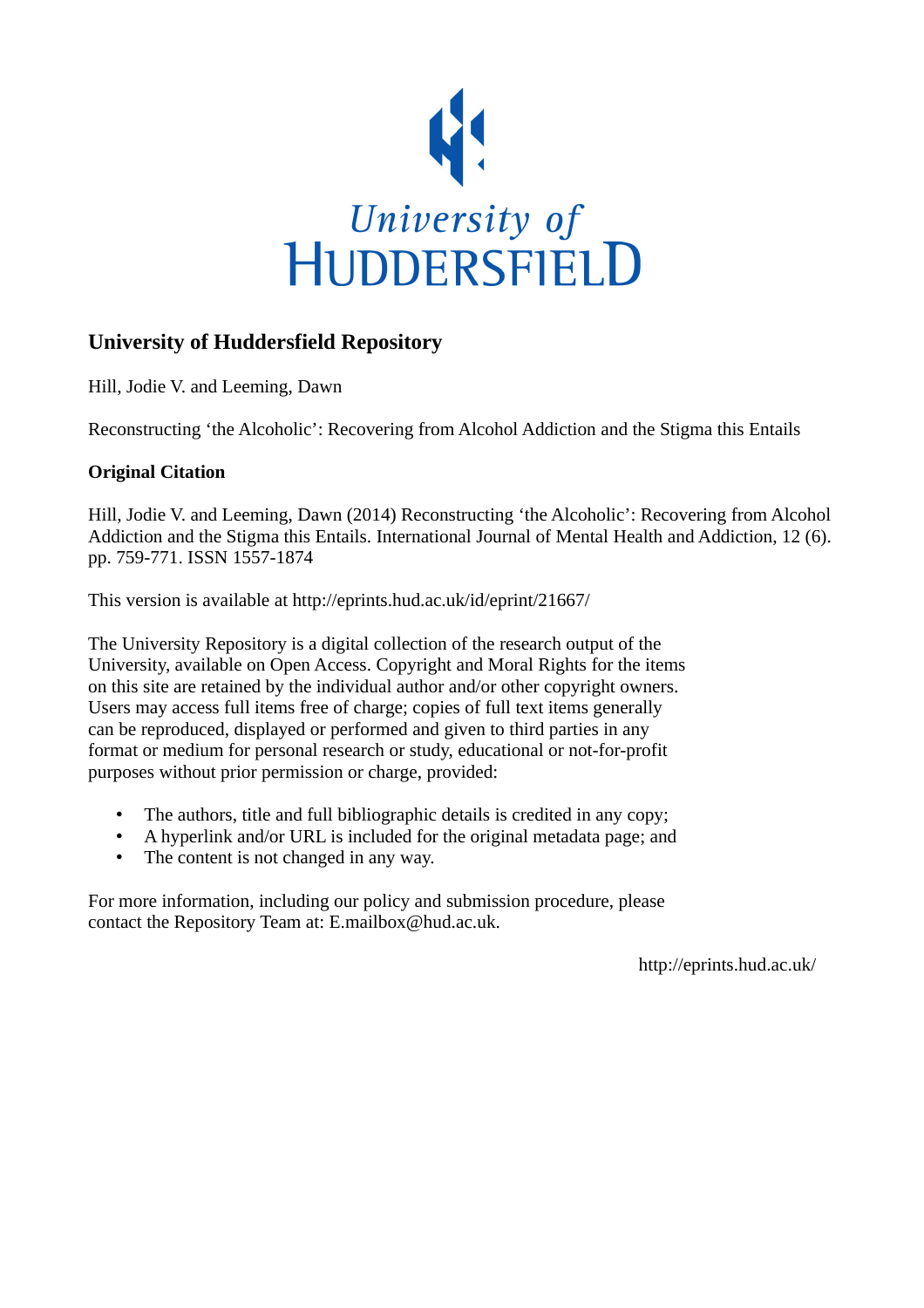# **Hill, J. and Leeming, D. (2014) 'Reconstructing 'the alcoholic': Recovering from alcohol addiction and the stigma this entails.** *International Journal of Mental Health and Addiction.* **ISSN 1557-1874**

#### **Abstract**

Public perception of alcohol addiction is frequently negative, whilst an important part of recovery is the construction of a positive sense of self. In order to explore how this might be achieved, we investigated how those who self-identify as in recovery from alcohol problems view themselves and their difficulties with alcohol and how they make sense of others' responses to their addiction. Semi-structured interviews with six individuals who had been in recovery between 5 and 35 years and in contact with Alcoholics Anonymous were analysed using Interpretative Phenomenological Analysis. The participants were acutely aware of stigmatising images of 'alcoholics' and described having struggled with a considerable dilemma in accepting this identity themselves. However, to some extent they were able to resist stigma by conceiving of an 'aware alcoholic self' which was divorced from their previously unaware self and formed the basis for a new more knowing and valued identity.

#### **Key words**

Alcohol; recovery; stigma; identity; qualitative; Alcoholics Anonymous

#### **Introduction**

Increasing recognition of the need to understand how changes made in treatment for alcohol addiction are maintained has highlighted the value of learning about this from those who have achieved some resolution of their problems with alcohol (White, 2005). Alongside this, the emphasis within the literature on objective measurement of the immediate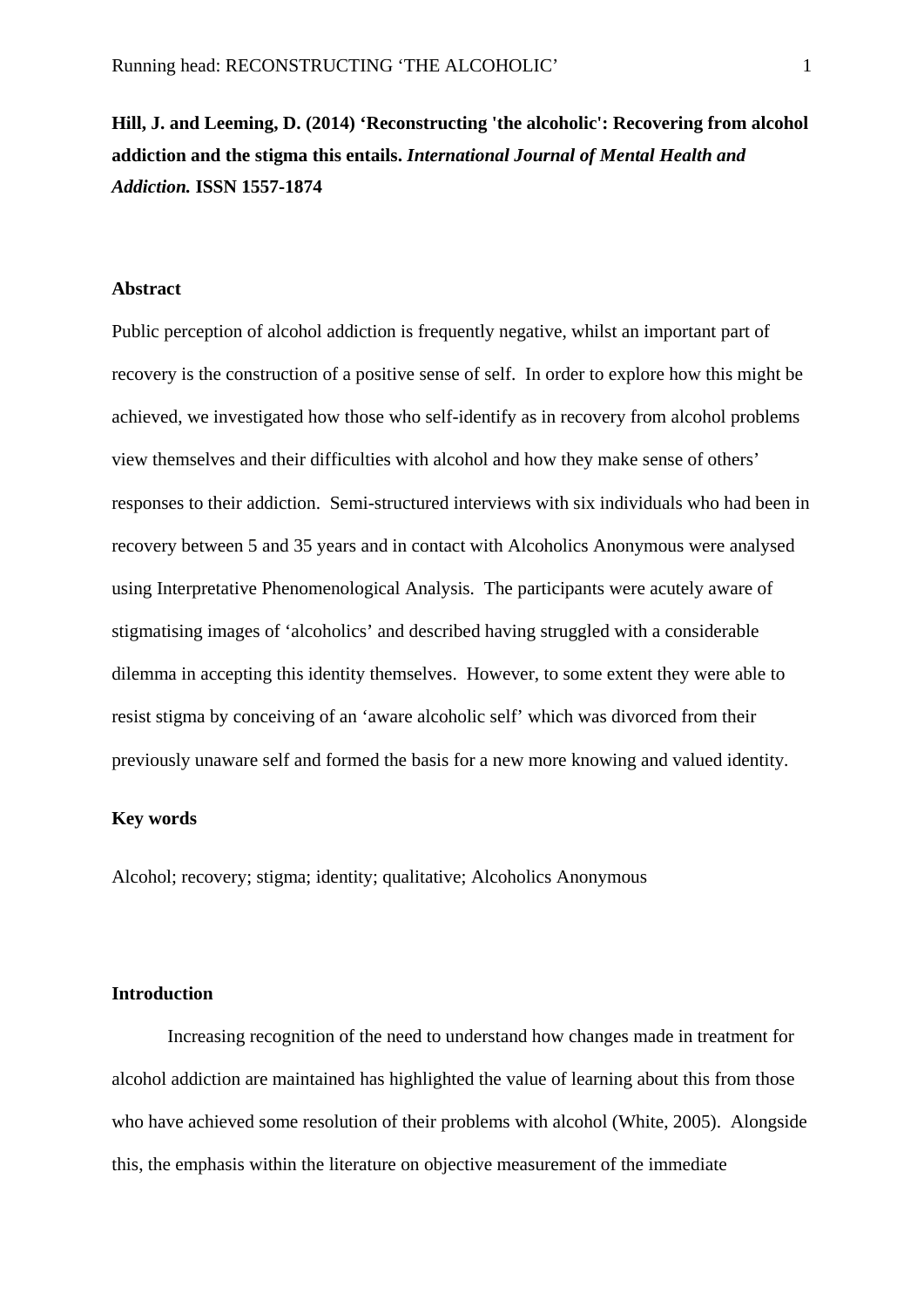#### RECONSTRUCTING 'THE ALCOHOLIC' 2

effectiveness of treatments (Laudet, Savage & Mahmood, 2011) has tended to marginalise the client's perspective and focus on short-term gains. If effective interventions are to be designed, insight is needed into how people with alcohol dependence make sense of and engage with their difficulties with drinking over a longer time-frame.

The limited research into longer-term recovery suggests individuals who are successful tend to look at sobriety as a whole life change - a process rather than an endpoint (Laudet, 2007). Biernacki (1986) highlights the importance for continuing recovery of a transformation of identity into a non-user. As such, self-concept and social support seem important ingredients for recovery (Laudet, 2007, Laudet et al, 2011), but these can easily be jeopardised due to stigma.

Negative public perception of alcohol dependence is common (Keyes et al., 2010; Livingston, Milne, Fang & Amari, 2011). In a study of mental health stigma Crisp, Cowan & Hart (2004) found that 70% of their UK participants viewed those addicted to alcohol as unpredictable, 64% as a danger to others and 54% believed they were to blame for their difficulties. In fact the study found much higher rates of blame attributed to those with alcohol problems than to those with mental health diagnoses such as depression or schizophrenia. Despite the degree of social disapproval and moral censure often attached to excessive drinking (Room, 2005), there is less research on stigma in relation to use of alcohol than on general mental health stigma. A body of research now documents ways in which stigma can act as a barrier to recovery from mental health problems via reduced life opportunities (e.g. Wahl, 1999), reluctance to seek help (Rusch, Angermeyer & Corrigan, 2005), fears about the consequences of disclosing use of mental health services (Dalgin  $\&$ Gilbride, 2003), a sense of isolation or rejection (Schulz & Angermeyer, 2003) and 'selfstigma' – the internalisation of society's negative views, leading to a loss of self-esteem (King et al., 2007; Ritsher & Phelan, 2004). The more limited literature on stigma due to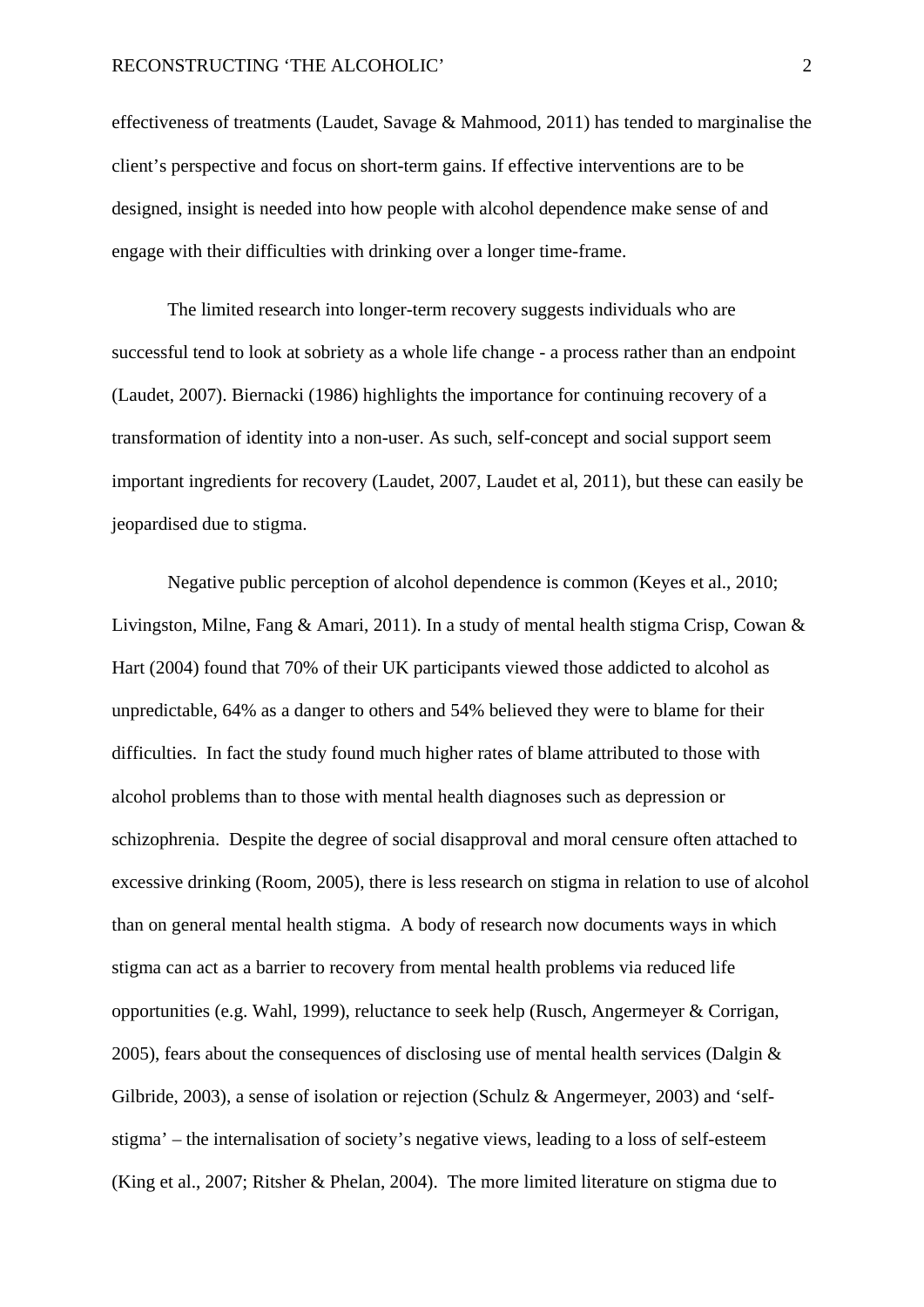alcohol addiction suggests similar issues. For example, Keyes et al. (2010) found that those with an alcohol problem who perceived a higher amount of stigma around this were less likely to access treatment. For those in recovery, self-stigma also appears to be associated with lower confidence in one's capability to refuse a drink, a factor which could lead to a self-fulfilling prophecy and a return to drinking (Schomerus et al, 2011). Potter-Efron (2002) and Scherer, Worthington, Hook & Campana (2011) discuss the cyclical impact of shame, guilt and low self-esteem where negative self-focused emotion may begin a person's alcoholic drinking, but then produce a vicious cycle whereby experiences of intoxication and an identity as an addict lead to further shame, guilt and damaged self-esteem.

As Room (2005) notes some of the literature has, paradoxically, discussed the *value* of stigma in discouraging excessive drinking. However, Potter-Efron (2002) argues that although moderate levels of shame or guilt may provide an individual with the motivation to change, an excess of these emotions, particularly shame, may be overwhelming and drive the individual further into their addiction. What is needed for recovery is a more positive sense of self. In an unusually long-term study, Vaillant (1983) found that some of the key factors in recovery from alcohol dependence over a 40-year period included enhanced self-esteem, hope and a source of inspiration. The importance of a valued identity was further highlighted by Heslin, Singzon, Aimiuwu, Sheridon & Hamilton's (2012) qualitative study, where individuals recovering from alcohol or drug addiction reported creating new identities for themselves as responsible and moral citizens in order to escape felt stigma. It is clearly important then to consider how a person makes sense of their difficulty with alcohol, and how they see themselves in relation to others and to stigmatising imagery if we are to comprehend further the longer-term process of recovery.

Larkin and Griffiths (2002) argue for an increased focus on subjective accounts of addiction in order to understand how those struggling with addiction make sense of the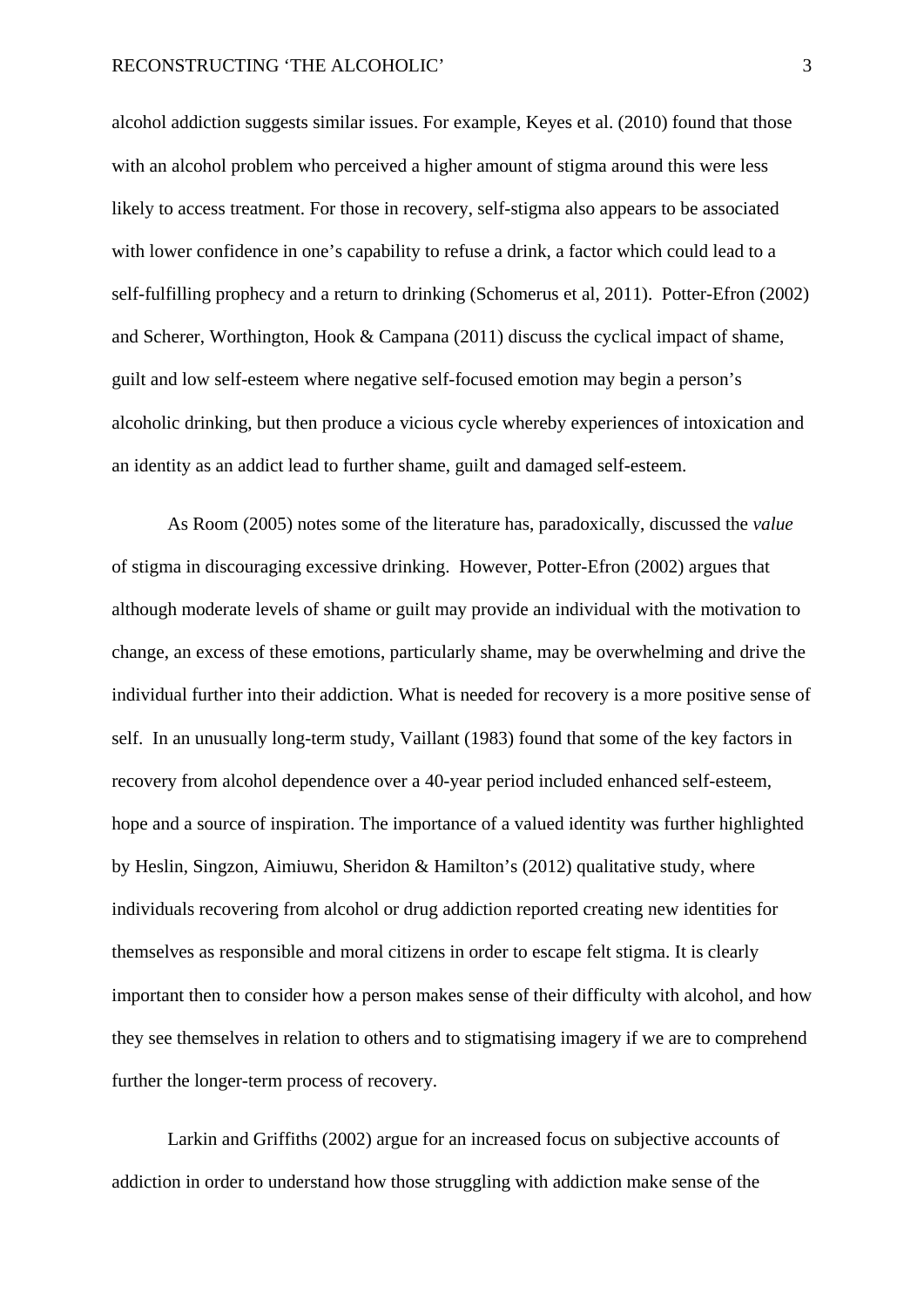experience. There is now a growing body of literature examining the attributes of successful recovery from alcohol addiction from the participants' viewpoint, using qualitative methods. For example, Kubicek, Morgan & Morrison's (2002) interview study noted the importance placed on using the help of supportive people; similarly Nordfjærn, Rundmo  $\&$  Hole (2010) also argued that those who felt supported by health professionals and their fellow patients viewed treatment and their recovery more positively. Yeh, Che, Lee & Horng (2008) discuss how the experience of being at 'rock bottom' with a loss of control could become a source of empowerment and a driver for abstinence. Their participants emphasised the value of remembering the negative consequences of past alcohol abuse and maintaining a desire to get well. However, this notion of a turning-point with an explicit desire for change highlights the difficult balance faced by those in recovery between maintaining awareness of the negative aspects of their previous drinking lifestyle, whilst maintaining a positive view of the self.

Other qualitative studies have focused less explicitly on what 'works' in recovery and have investigated the process of recovery as experienced by the individual in a more exploratory and open-ended manner.For example, Shinebourne and Smith, (2011) found that for participants in an Alcoholics Anonymous (AA) programme, maintaining the habits necessary for abstinence could be experienced as an effortful process. A different picture is provided by Bowden (1998), who describes a spiritual journey to self-knowledge, strengthened will and self-acceptance. Other work has highlighted the variety of pathways to recovery and the different ways in which individuals might productively make sense of the process of change (e.g. Bell et al., 2009; Hanninen & Koski-Jannes, 1999). However, across this work there are common themes of the need for a shift in identity and in one's understanding of how one relates to others. As McIntosh and McKeganey (2001) have argued, from examining the narratives of those recovering from heroin addiction, a key part of the decision to begin recovery is a desire to repair a 'spoiled identity'.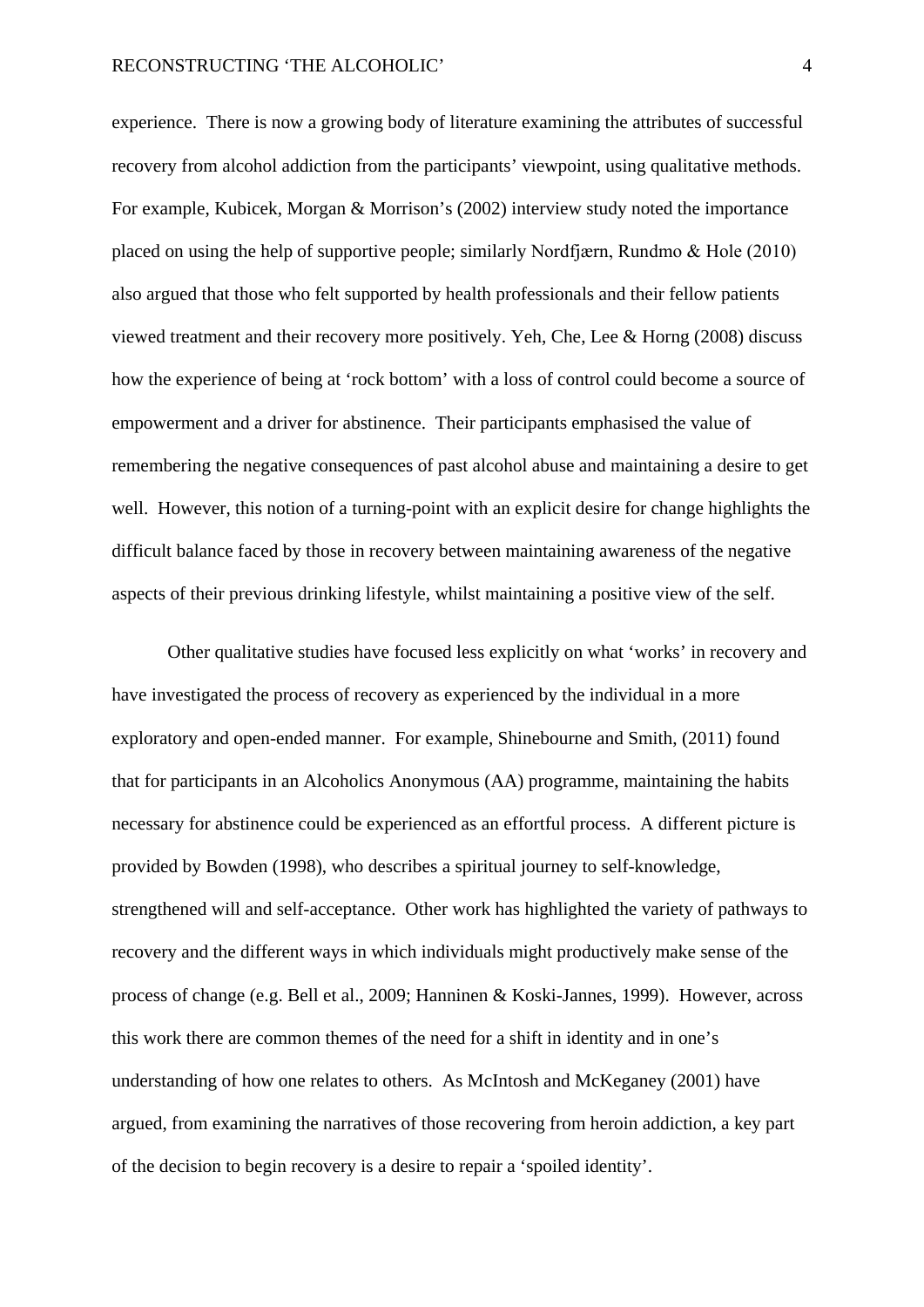In conclusion, issues of identity seem central rather than peripheral to recovery, as does resisting or coping with stigma and with related feelings of guilt, self-blame and shame. The issue is further complicated in twelve-step programmes such as AA where, in order to maintain awareness of recovery as an on-going process that cannot be taken for granted (Alcoholics Anonymous, 1981), there is encouragement to accept and retain a potentially stigmatising identity as an 'alcoholic', but one who is abstinent. However, there has been limited previous research on how those with alcohol problems who view themselves as in recovery deal with stigma and construct a positive identity. The study we describe below aimed to build on this work by exploring how six individuals who had been in recovery from alcohol addiction for a number of years, and in AA, viewed their difficulties and themselves. Although not without controversy (Vaillant, 2005), AA is one of the commonest approaches to recovery and there is some evidence for its effectiveness in supporting longer-term recovery (Kelly, 2003). In particular we explored how the participants made sense of or managed a possibly stigmatising identity as an 'alcoholic' and how others' views about their alcohol use impacted on their attempts to construct a new and sober identity.

#### **Method**

#### **Methodological approach**

Interpretative Phenomenological Analysis (IPA) was used as a framework for exploring the lived experience of the participants. The main aim of IPA is to investigate how individuals make sense of their personal and social worlds (Smith, Flowers & Larkin, 2009) and therefore was suited to our aim of exploring the participants' subjective experiences of recovery from alcohol addiction, and the meanings they assigned to these. IPA treats the participant as the expert, with the aim being to develop a detailed presentation of the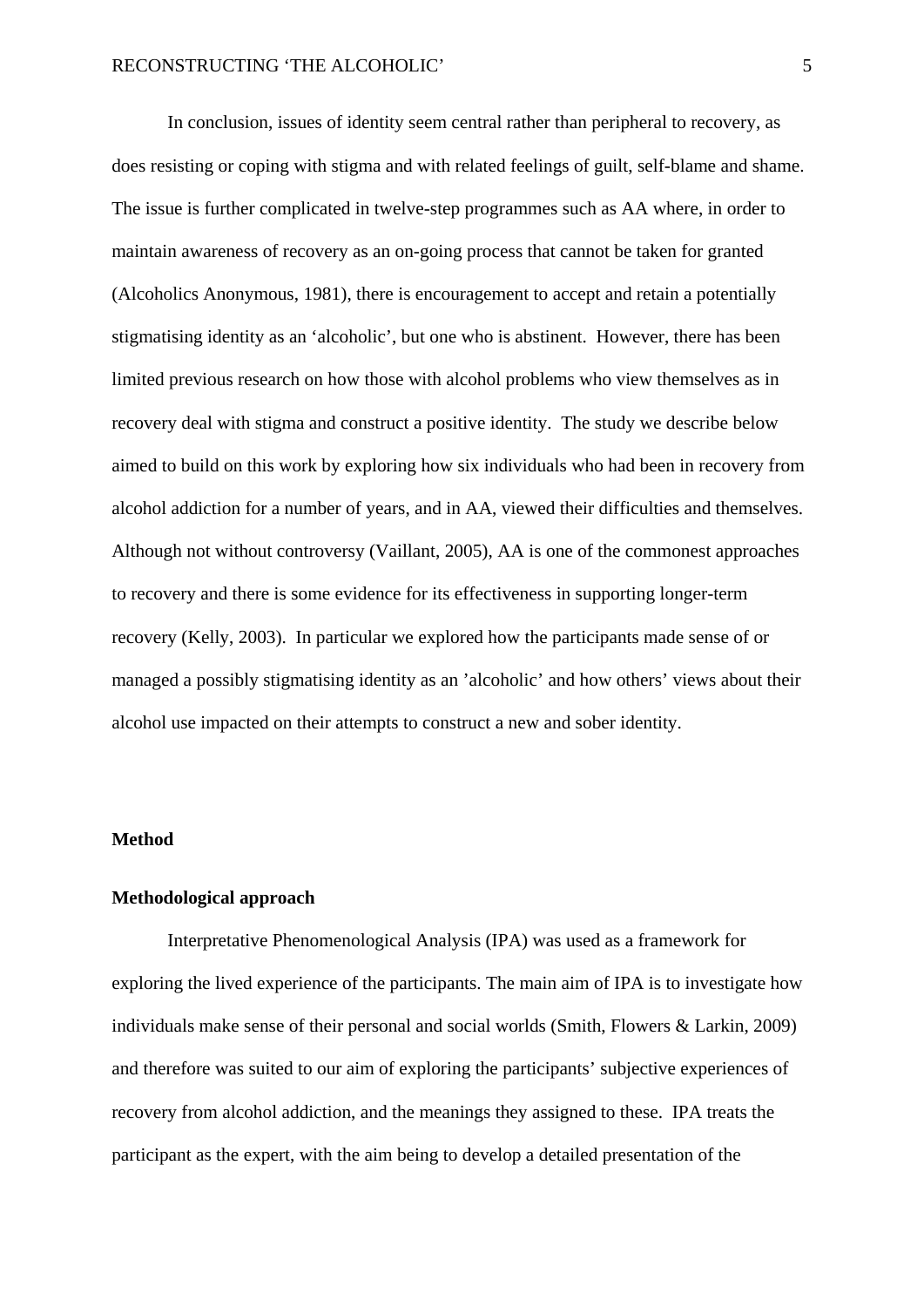participant's experience and meaning-making. However, IPA also recognises that analysis involves a 'double hermeneutic', whereby the participant is trying to make sense of their experience, and in turn the researcher is trying to interpret the participant's sense-making (Smith et al, 2009). This interpretative aspect of IPA may also consider the wider interpersonal and cultural significance of the participant's meanings (Larkin, Watts & Clifton, 2006).

#### **Sampling**

Six individuals recovering from alcohol addiction through the AA programme were recruited by a snowball sample. As IPA is an idiographic approach which aims for in-depth exploration of experience, small samples are preferred (Eatough & Smith, 2006). The three men and three women were aged between 40 and 75, with four self-reporting 5-10 years' abstinence from alcohol and the other two reporting approximately 20 and 35 years' abstinence. All lived in the Midlands area of England, with varying socioeconomic status. Three of the participants were retired, and the other three in full time employment. There were two marriages within the participants, all of whom met each other through AA. The remaining two participants had partners outside of AA. Their various involvements in AA included most participants acting as sponsors to others in the programme, holding various service positions such as 'chairperson' and all continued to attend meetings throughout their abstinence.

#### **Procedure**

A letter was sent to each of the potential participants explaining the nature of the study and all gave fully informed consent to take part in an individual interview. The interviews were conducted by the first author in the participants' own homes. University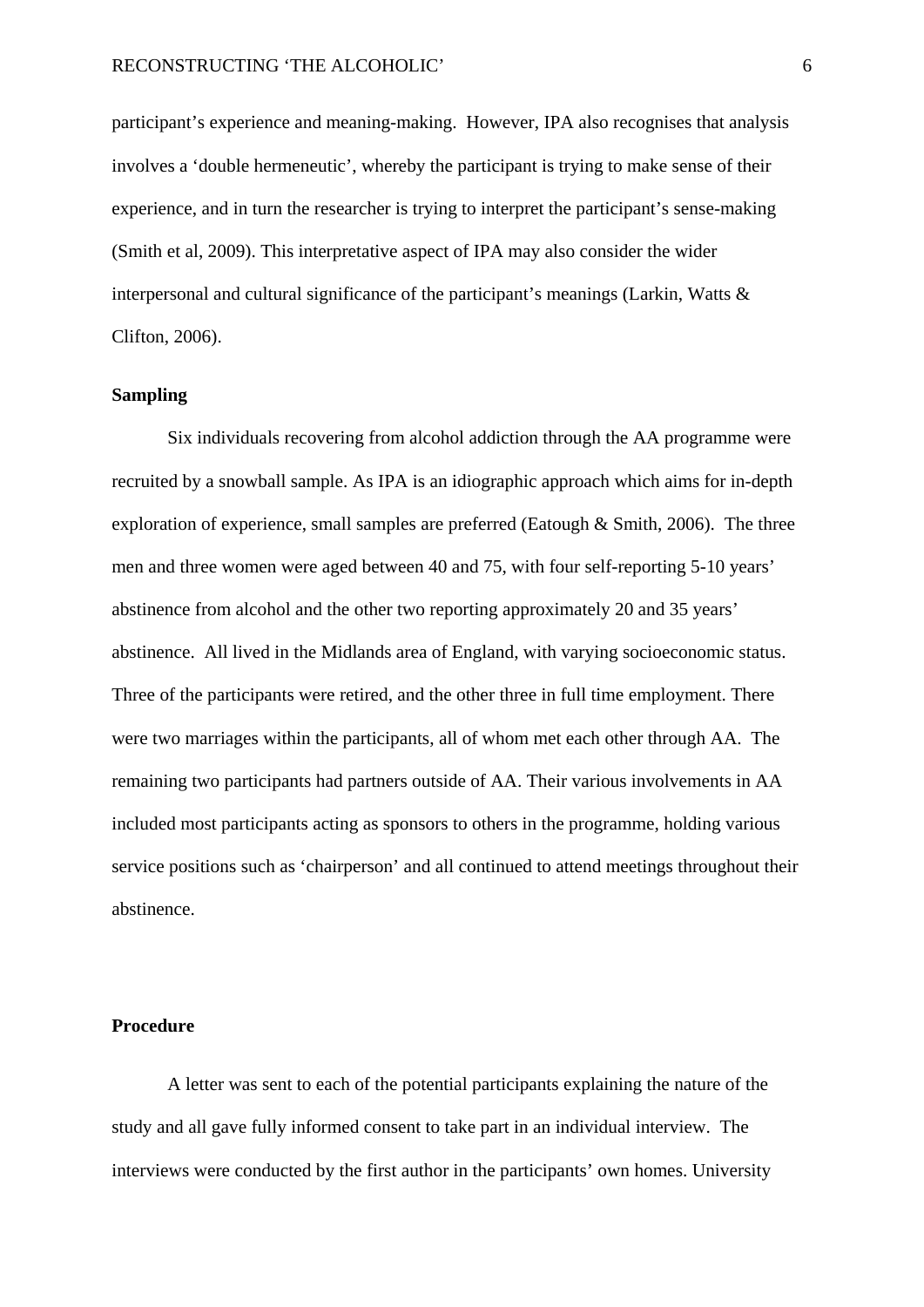ethical approval was obtained prior to conducting interviews and due to the anonymous nature of AA, particular care was taken to ensure anonymity and confidentiality. As such, names have been changed.

## **Interviews**

A semi-structured interview was chosen as the method of data collection allowing the interviewer to engage in dialogue with the interviewee and probe areas of interest (Smith et al 2009). Initial questions were broad and open ended to build rapport, asking the participant to give a brief history of their problems with alcohol. Further questions explored the sense they and others made of their previous drinking, their first encounter with AA and initial expectations about this, the impact of any negative perceptions of alcohol use or negative responses to their difficulties from others and how they dealt with such responses. All interviews were recorded and transcribed verbatim.

#### **Analytic procedure**

Following Smith et al (2009), the transcripts were analysed by the first author for recurrent themes, beginning by reading each transcript multiple times in an attempt to be immersed in the participant's experience. Initial notes highlighted anything of interest. These notes were then examined in concurrence with the transcript and tentative interpretative themes were developed. After this process was completed for each interview, links between themes were discussed by both authors until super-ordinate themes were developed across interviews which captured meaningful aspects of the accounts. One member of the team had prior contact with AA members; the other had no connection to AA or addiction services. In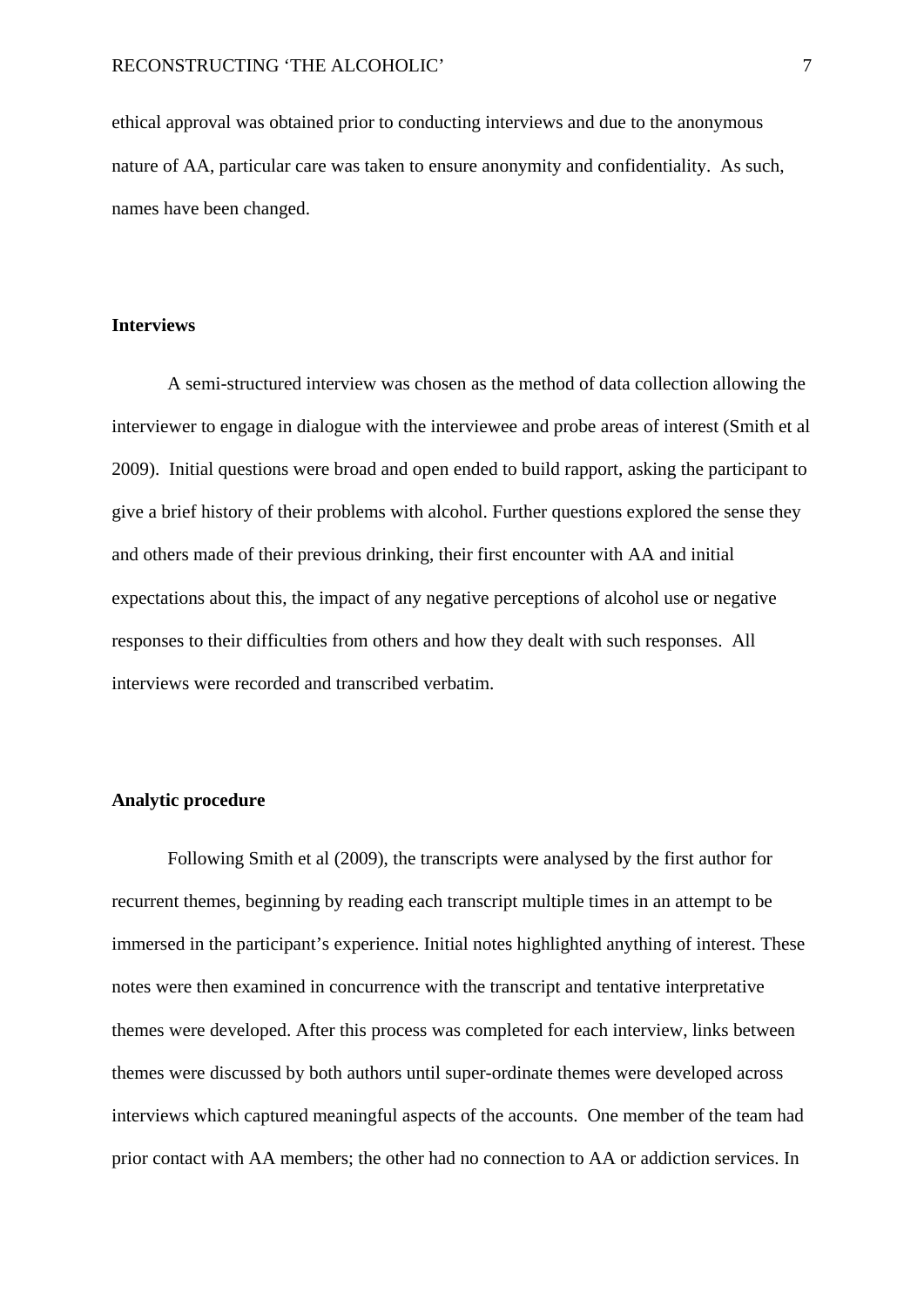this way, both 'insider' and 'outsider' perspectives were considered throughout (Langdridge, 2007), enriching the interpretation of the data.

#### **Analysis and discussion of findings**

The analysis presented here focuses on three themes which were prevalent in all interviews: 'Men in dirty macs', 'The journey through a dilemma: accepting the alcoholic identity' and 'Distancing the unaware alcoholic self'. Together these captured the way in which the participants described having struggled through a considerable dilemma in deciding whether to accept what they saw as a very negative and potentially shaming social identity as an 'alcoholic' (a decision that they saw as crucial for recovery). Resolution of the dilemma seemed to involve acceptance of an identity as an addict as a mark of self-awareness rather than a mark of social deviance. As such the current self was divorced from the previously unaware alcoholic self who was powerless to alcohol and it was alcohol, rather than the self, that became the target of opprobrium. The analysis is illustrated with anonymous quotes from each of the six participants.

### **Theme 1: Men in dirty macs**

All participants felt that alcohol dependence and AA were viewed negatively and despite their years of sobriety most talked about others' potentially negative view of them in the present tense. All mentioned what they saw as a common misconception of lack of willpower: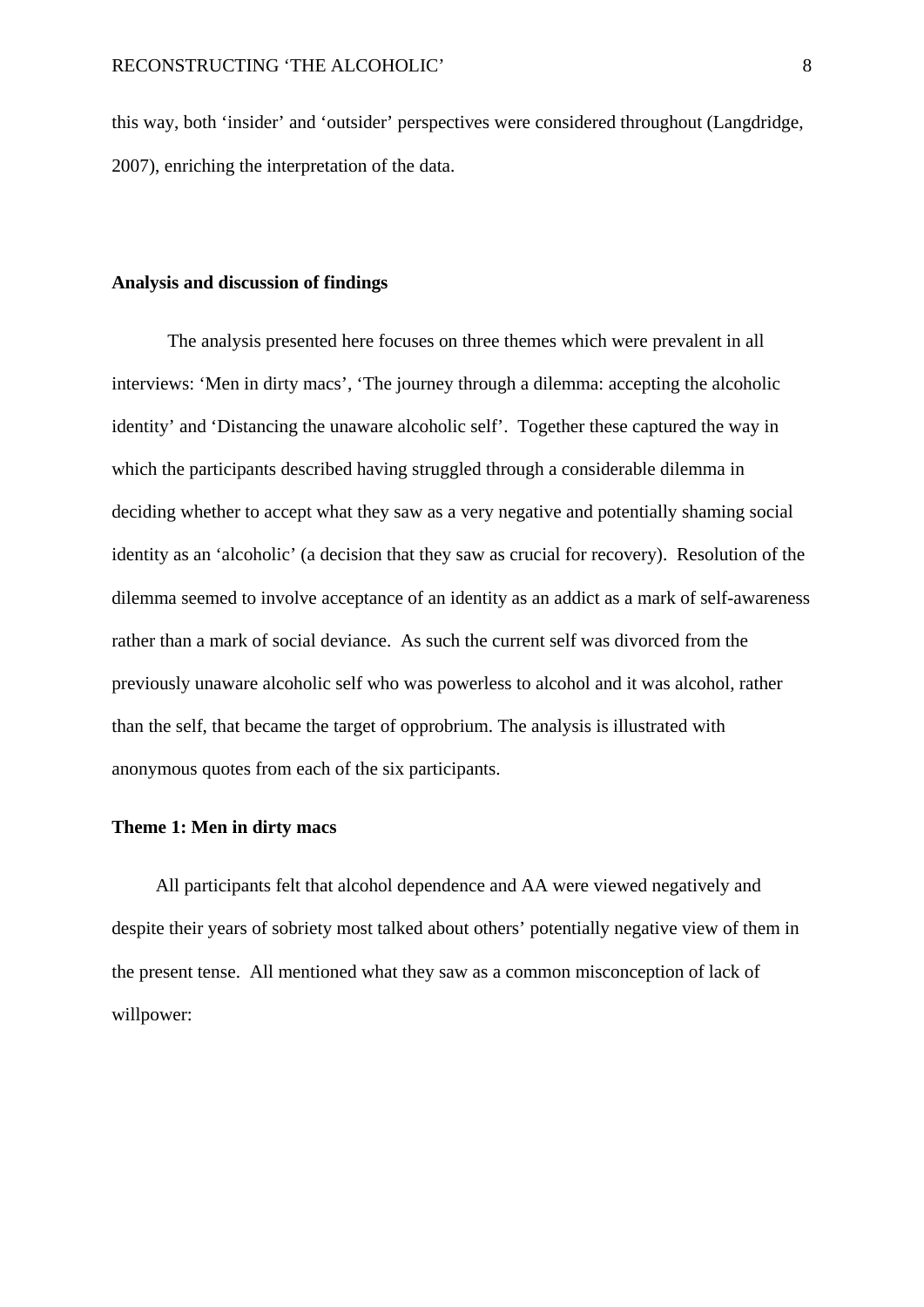People generally think that, because I'm a drinker I've got no self-control, I've got no willpower, they don't understand that  $erm \dots$ <sup>[1](#page-9-0)</sup> I didn't become an alcoholic because I wanted to, you know. (Chris)

Chris' sense of being unfairly judged and blamed was mirrored by other participants' sense of unjust negativity toward alcoholism and chimes with surveys of the general public (e.g. Crisp et al, 2004) and research with those with alcohol dependence (Schomerus et al., 2011). An additional layer of difficulty was that, in line with the emphasis within AA on the need for continuing attention to the recovery process (Alcoholics Anonymous, 1981), the label 'alcoholic' was one that could still be considered by the participants as useful and appropriate, despite several years of not drinking. As Peter explained, this led to feeling further misunderstood. Because perceptions of an 'alcoholic' were so negative, others refused to see their friend in this light:

When they get to know an alcoholic who is in recovery they don't really believe that you were an alcoholic. Many people have said to me I'm not an alcoholic. 'Oh no, you wouldn't be able to stop' and so I let it roll but ... It's because their perception of an alcoholic is so vile then they don't want to associate you with it or me with it I mean because they say 'he's OK, he talks OK he seems fairly educated' whatever 'how could he be a bloody alcoholic' you know.

Peter was left with the dilemma of either convincing others that a well-educated man might otherwise be in possession of a 'vile' identity or reworking his identity as an 'alcoholic' for his friends so that they could make sense of how someone who is an 'alcoholic' might still be able to stop drinking. As Peter noted, stereotypes of 'alcoholics' are often of someone for

<span id="page-9-0"></span> $1$   $\ldots$  – pause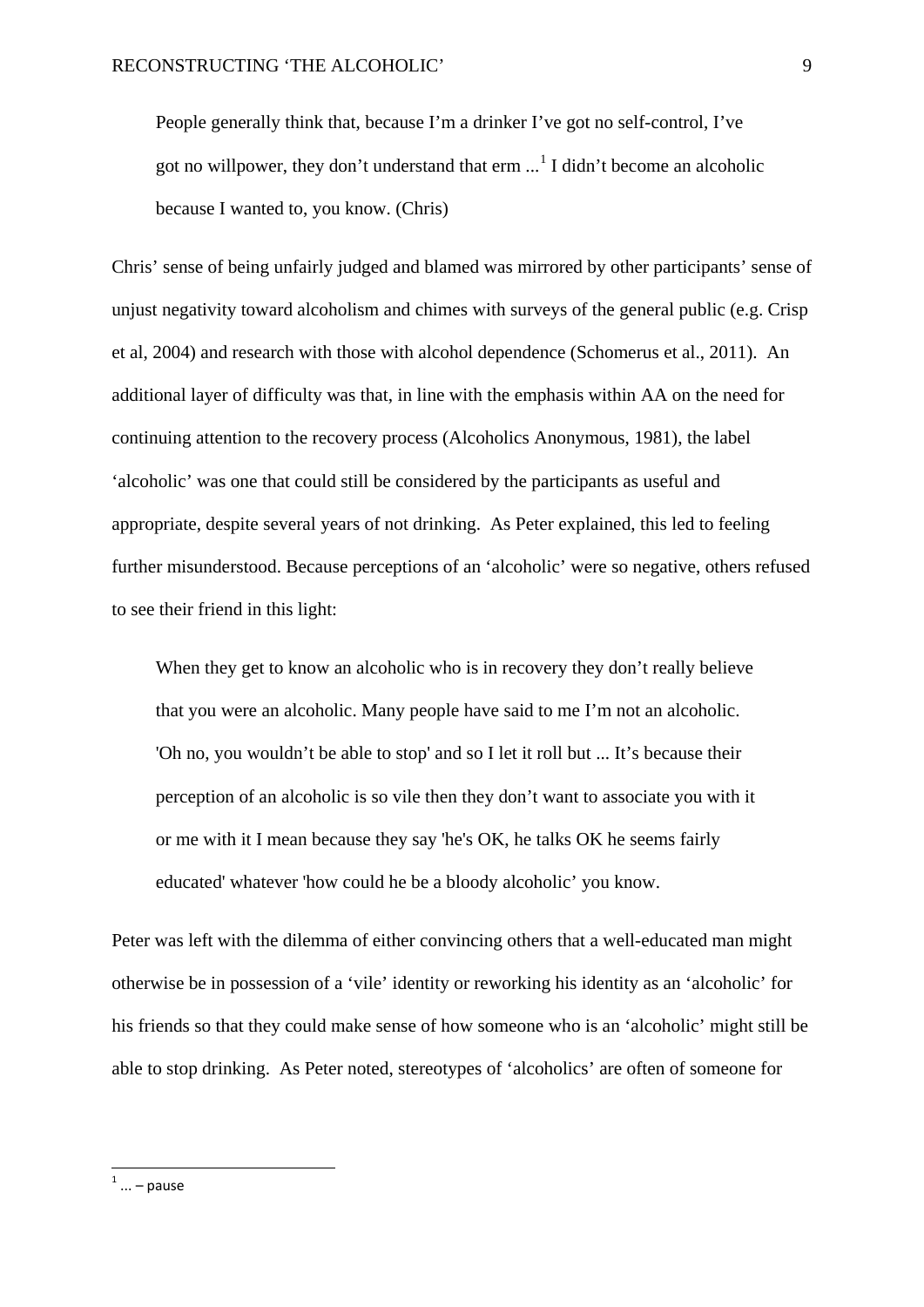whom recovery is unlikely because of their inability to change their behaviour (Schomerus et al., 2011).

Most of the participants mentioned their own initial struggle to come to terms with a negative view of alcohol addiction. They were asked what they had expected the others to be like at their first AA meeting, and several said that others present had challenged their negative preconceptions:

I was surprised at the cross section of people  $\lceil$   $\rceil^2$  $\rceil^2$  I kind of expected them all to be like you know, blokes in dirty macs tied up with string [ ] but they weren't you know. [ ] I was surprised at the erm... the level of intelligence of the people there (Chris).

This imagery of "men in dirty macs" was present in some form in the majority of the interviews, either as how the participants had previously viewed those with alcohol problems or how they thought others viewed them. As Johnson, Schaller & Mullen (2000) argue, it can be particularly difficult to resist negative stereotypes when we have already accepted the legitimacy of these prior to categorising ourselves within the stigmatised group. For many participants the salience of negative imagery was such that it coloured their assumptions about how others viewed them. As Peter explained, he did not need to experience overt discrimination to be affected by *assumed* public perception:

When I was walking down the road I felt paranoid, I felt that people were looking at me because I'm no longer a drinker, 'he must be a terrible person, why, he has no willpower, he has no strength, he can't drink like a normal person, he's probably mentally ill anyway'. And all these things were what I was thinking; the

**.** 

<span id="page-10-0"></span> $2^{2}$  [ ] – omitted text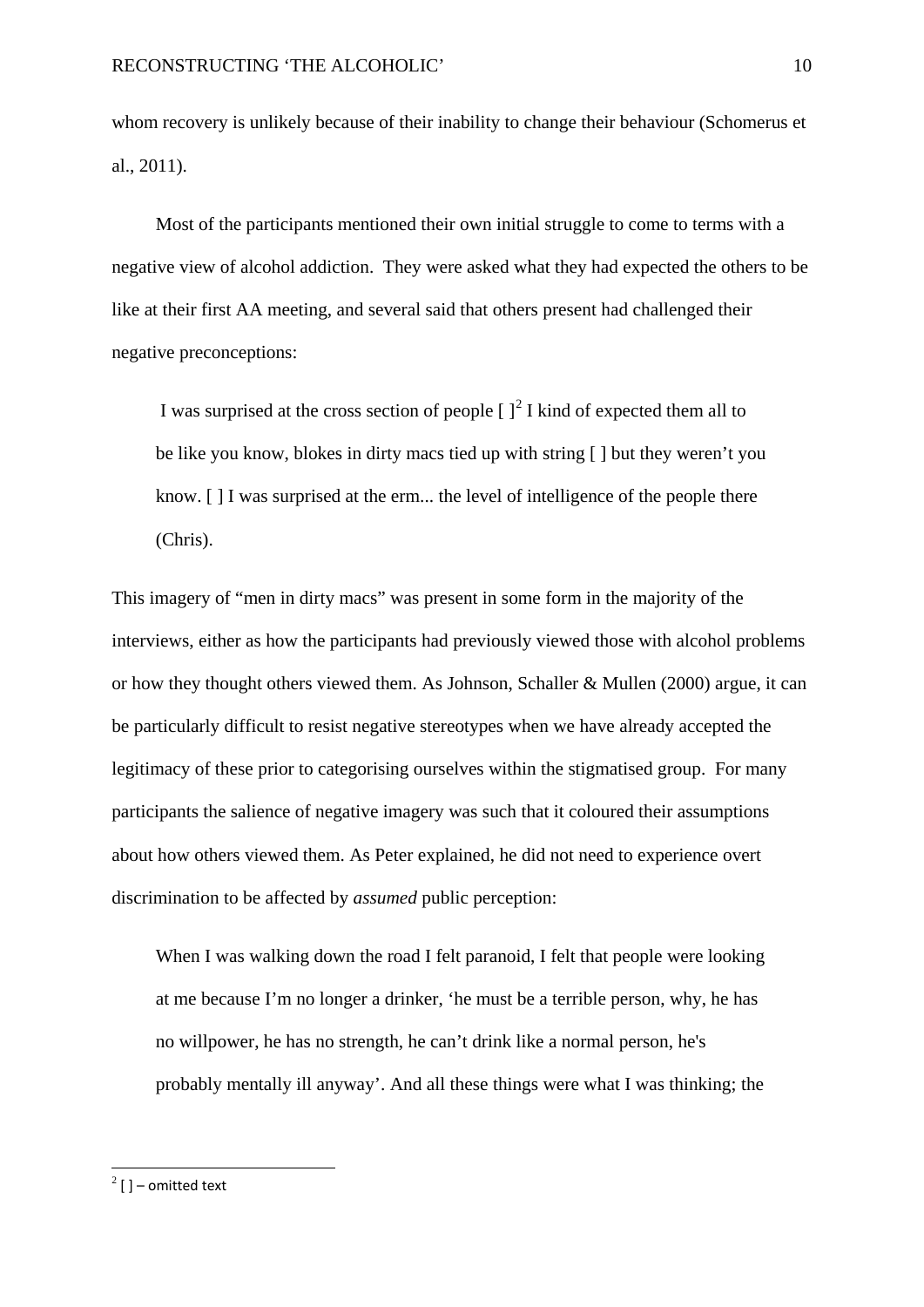fact that people didn't mention any of these things didn't matter. I sincerely believed it.

Peter presented an image of the 'alcoholic' as unable to escape a negative identity regardless of whether he or she drinks. Although he had now gained a perspective where he was able to reflect on this as perhaps an unwarranted assumption, he explained the prior impact of what Scambler (1998) refers to as felt stigma, rather than stigma that is actually enacted by others. With the exception of one participant, Sheila, who had an offer of employment withdrawn when the potential employer was made aware of her alcohol problems, participants found it difficult to describe a time when they were treated differently because of their addiction. However, many were still acutely aware of the possibility of strong negative judgements from others. Indeed, felt stigma can be just as damaging as enacted stigma. It can threaten self-esteem (Phelan, Link, Struening, Neese-Todd & Asmussen, 2001), identity, security and life chances (Scambler, 1998), acting as a hindrance to recovery (Phelan et al, 2001).

To summarise, this theme suggested a shared image of alcohol addiction affecting men of poor economic status, with little education and poor hygiene. The participants expected negative judgement from others about a lack of willpower, loss of morals and the need to pull themselves together, despite several years of not drinking. Many of them had shared these views prior to their own problems, with some suggesting that their perception was projected onto others, despite stigma never really being enacted by others.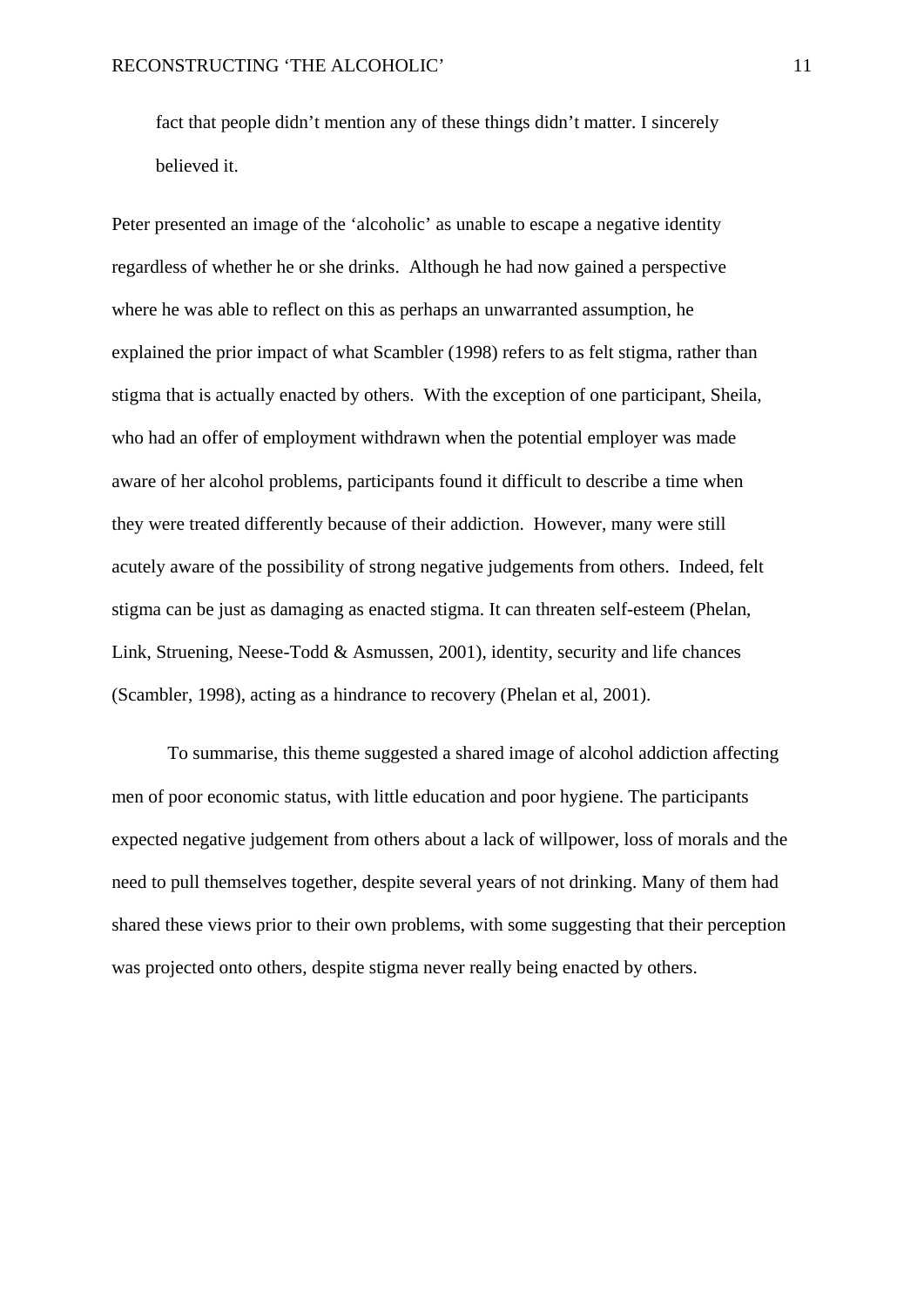## **Theme 2: The journey through a dilemma – accepting the alcoholic identity**

In line with the teaching of AA and other approaches to recovery (e.g. Rinn, Desai, Rosenblatt & Gastfriend, 2002), the participants viewed acknowledgement of their difficulties with alcohol as having been a crucial step in their journey to recovery. As Chris said, "once I accepted I had the problem that was the start of me getting better". However, this process of acceptance was recounted as involving considerable dilemma, not just because this meant giving up something that they had come to rely on (alcohol), but also because this meant accepting a very negative identity and sometimes losing aspects of what they saw at the time as a positive identity. For example, Sheila's and Sally's recollections of their initial reactions to reading about or attending AA for the first time illustrate a reluctance to identify with the organisation and with being an 'alcoholic':

I'd heard of AA, I'd read about it and turned the newspaper over quickly because I didn't want to believe it was me. (Sheila)

I just heard what I wanted to hear, I wanted to be able to come out there and say "see I'm not an alcoholic 'cause I'm not like these people" [ ] I just wanted somebody to prove to me that I wasn't an alcoholic, that maybe I just had a little bit of a problem and I could sort my life out. (Sally)

For Sally, the memory of her first AA meeting was associated with an initial attempt to distance herself from the notion of 'them'. Joining AA had seemed risky as it differentiated her from those with 'a little bit of a problem', thereby placing her within a problematic social grouping. Similarly, Linda articulated very clearly how she remembered a sense of shame at the possibility of a public identity as an 'alcoholic':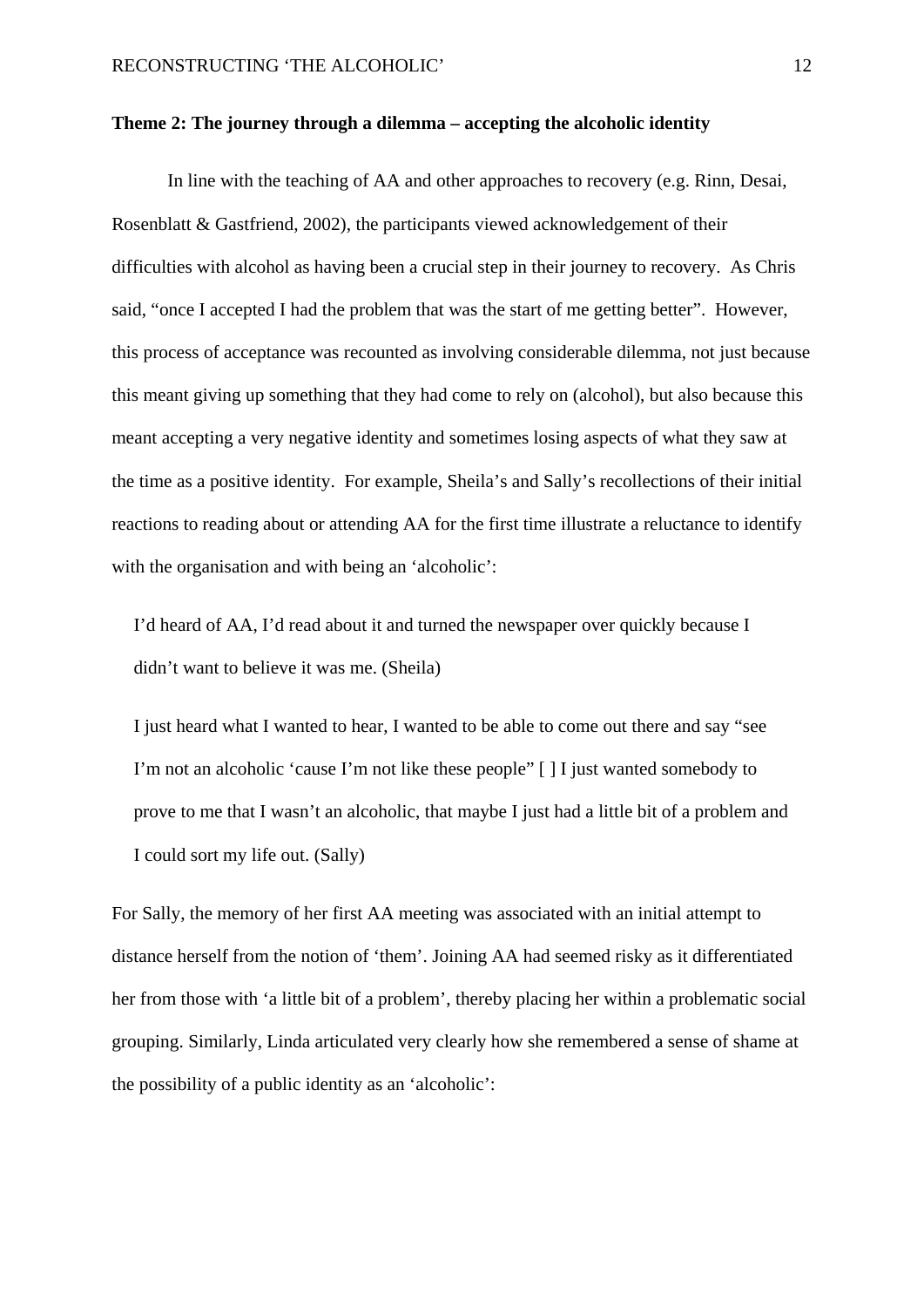I didn't tell a lot of people to start with, I really didn't tell people I was so ashamed [ ] I was so ashamed to admit to anybody that I was an alcoholic

Some participants also outlined how admitting to a problem with alcohol had meant risking the loss of an identity that was previously valued by themselves and others:

The biggest problem I had was what I called "I'll have no friends" I thought that because I wasn't drinking he [a drinking friend] didn't want to know me, it was my perception of his reaction – he did want to know me (Peter)

It [alcohol] gave me some kind of power that I never thought I had when I was sober [ ] I became this outgoing, life and soul of the party sort of person (Chris)

Peter and Chris's reflections on the dilemmas they had faced stopping drinking, highlighted the way in which giving up alcohol had seemed, at the time, to threaten their social identities. Besides the negative images both men associated with stopping drinking because of addiction (see previous theme), they had also both viewed sobriety as necessitating different ways of relating to others, and there had been no guarantee that others would accept this change and value a non-drinking persona.

Given the dilemmas described above, a common theme was the sense of having lived through an internal battle around drinking, with a pattern of conflicting beliefs where on-theone-hand the individual had developed awareness of a problem, but on-the-other-hand, they had not been willing to accept the potential consequences of change. This was illustrated by Chris' account of a daily struggle:

Some nights I'd come home from work and I'd say to myself, right I'm not going to drink tonight, I'm not going to drink tonight, you know, and I took my coat off and ten minutes later I'm putting my coat on to walk down to the off-licence. I'm walking and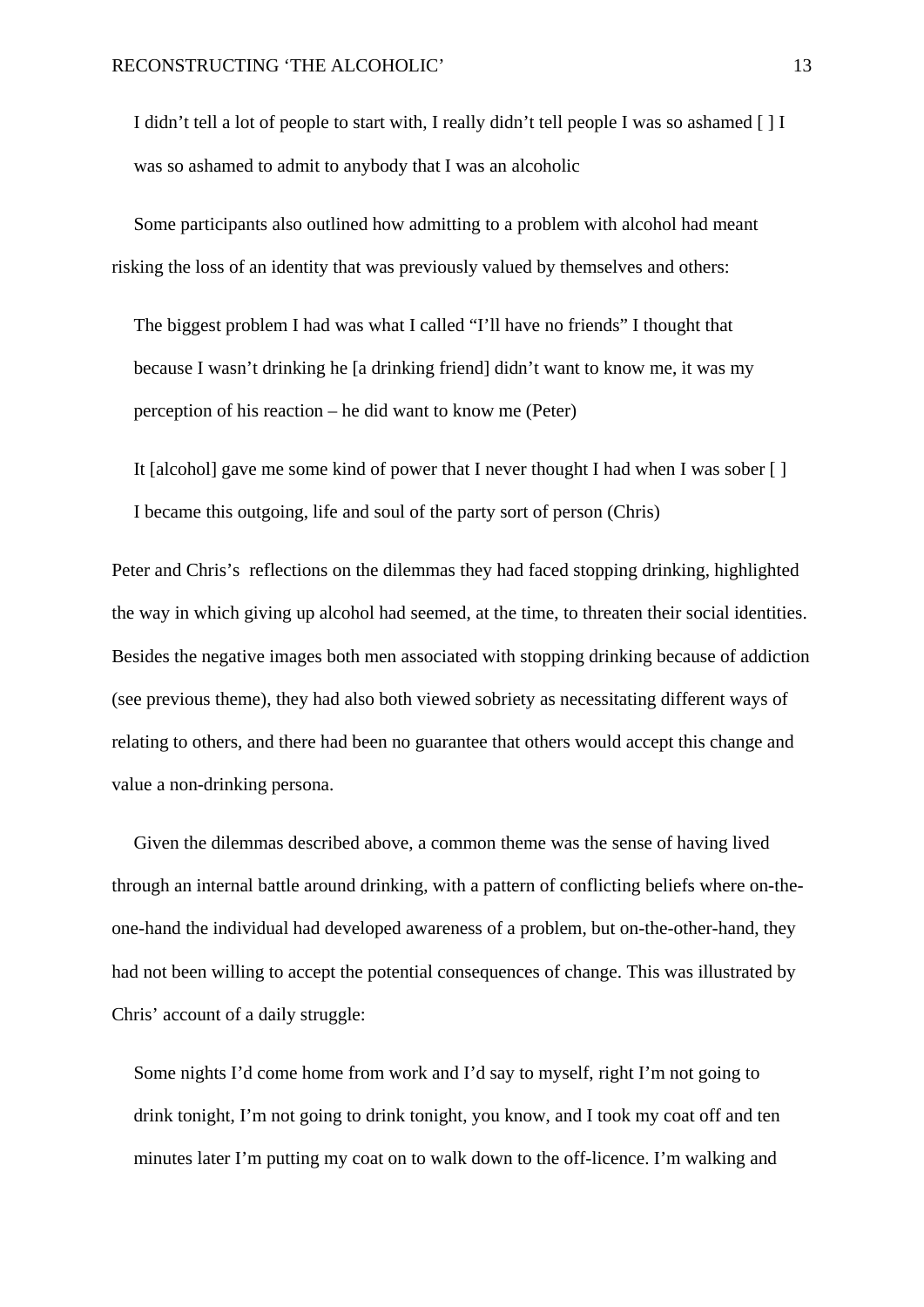… I'm saying "no don't do this, you don't want to do this, you know what's going to happen" and its, my legs are walking but I don't want to ..., even when I'm handing the money over for the bottle you know something's saying "don't do this Chris, you don't want to do this, you know what's going to happen" but I still do it.

Many recounted a similar fight to control their drinking - determined not to give up drinking altogether but accepting the need for a small change. All participants described denial as an important mechanism they used until the very end of their drinking and several, such as Chris, looked back on this as a period of instability and conflict between a sober and a drinking self, with the latter initially winning. Alcohol addiction has been described several times as an experience of a divided self, leading to a sense of instability and fragmentation (e.g. Denzin, 1987; Shinebourne & Smith, 2011). Here Chris emphasised not just the instability but the internal struggle. His account resonates with popular images within Judeo-Christian and Islamic traditions of an angel and a devil sitting on each shoulder – pulling in opposite directions.

Despite these events occurring several or even many years ago the participants spoke vividly about this sense of a dilemma and the difficulties of accepting an 'alcoholic' identity. Participants stressed that the journey through this dilemma had not been easy, that they had faced many obstacles, be it the perception of stigma from others, the battle against their own denial or the sense of a struggle against alcohol as an external force.

The previous theme illustrates the negative imagery that participants had associated with being an 'alcoholic'. Nevertheless they had come to view the road to recovery as relying on acceptance of this identity. The following theme discusses how, to some extent, participants resolved the dilemma by reworking aspects of the 'alcoholic' identity.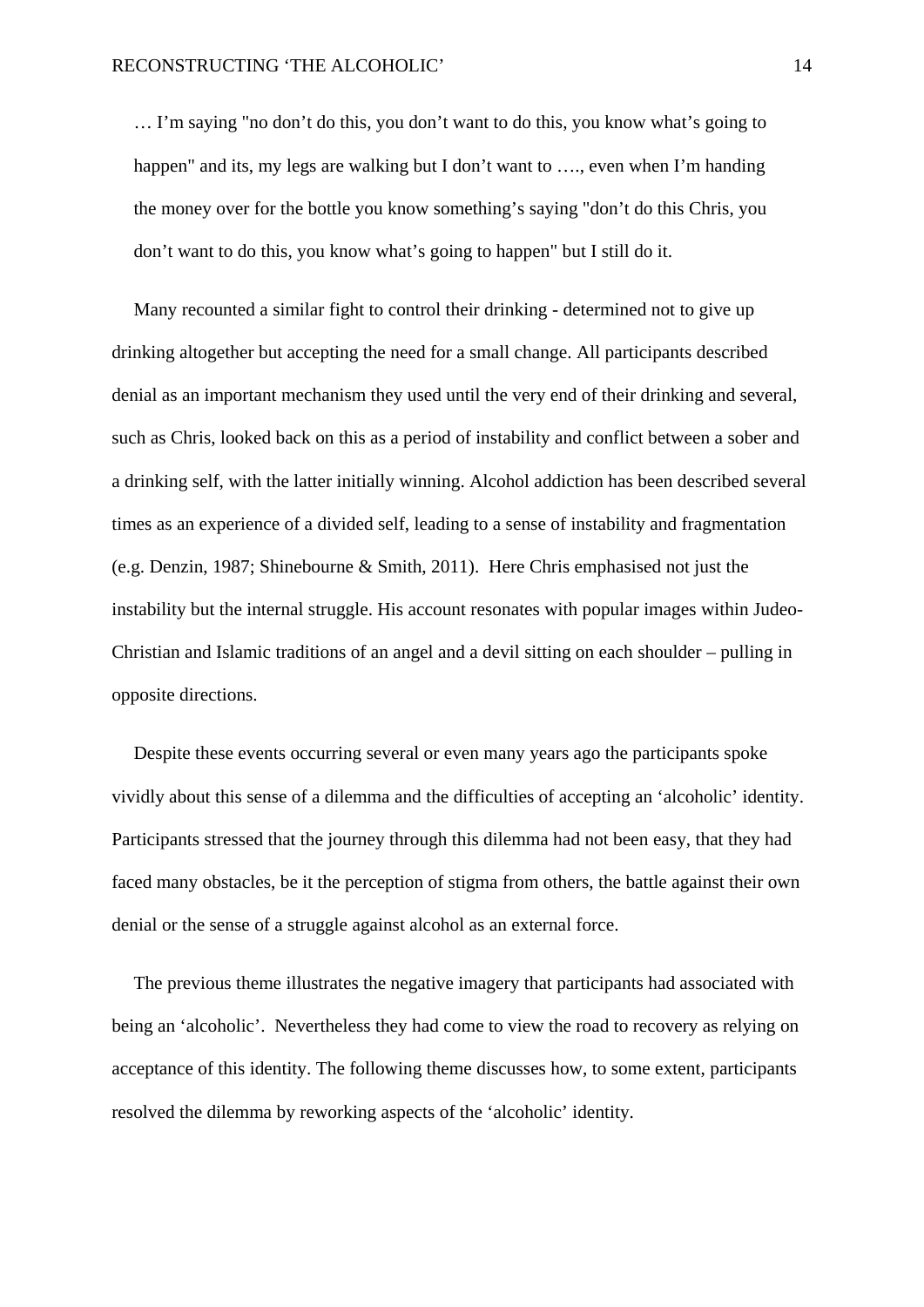#### **Theme 3: Distancing the unaware alcoholic self**

There had come a point where all participants had made a decision to end the dilemma and to change. They often referred to this as their 'rock-bottom' - a term commonly used in AA literature (e.g. Alcoholics Anonymous, 2001) to describe the lowest point possible, when the individual decides their drinking cannot continue. As Dodes (1995) notes, AA teaches that it is important at this point to recognise one's powerlessness in relation to alcohol and to tolerate rather than resist this feeling as a reminder of the need for total abstinence. For Chris and several other participants, giving up the struggle to retain control was described as a sense of relief:

In the end I suppose it was a relief just to admit it and say "OK, OK I give in, I can't fight any more" [ ] to finally sort of admit it that yes it has got the power over me

For all the participants this shift in understanding, so that they problematised alcohol and stopped trying to control it, was an important factor in enabling a new positive identity to emerge. This third theme captures the way in which by distancing the former drinking self and externalising the problem as alcohol's power rather than their own inherent shortcomings, they were able to protect their current view of themselves. This sense of an emerging more knowing self that was newly aware of the reality of their previous drinking fits with the AA emphasis on self-analysis (Sifers & Peltz, 2013). It also enabled the participants to resist the potential for stigma in taking on the identity of an addict. The 'addict' or 'alcoholic' label could now be a mark of self-awareness rather than of social deviance.

Peter described how after first becoming sober he experienced a loss of self, but he then explained that this was based on a false understanding of his situation, suggesting that he had gained a self-awareness he did not have previously: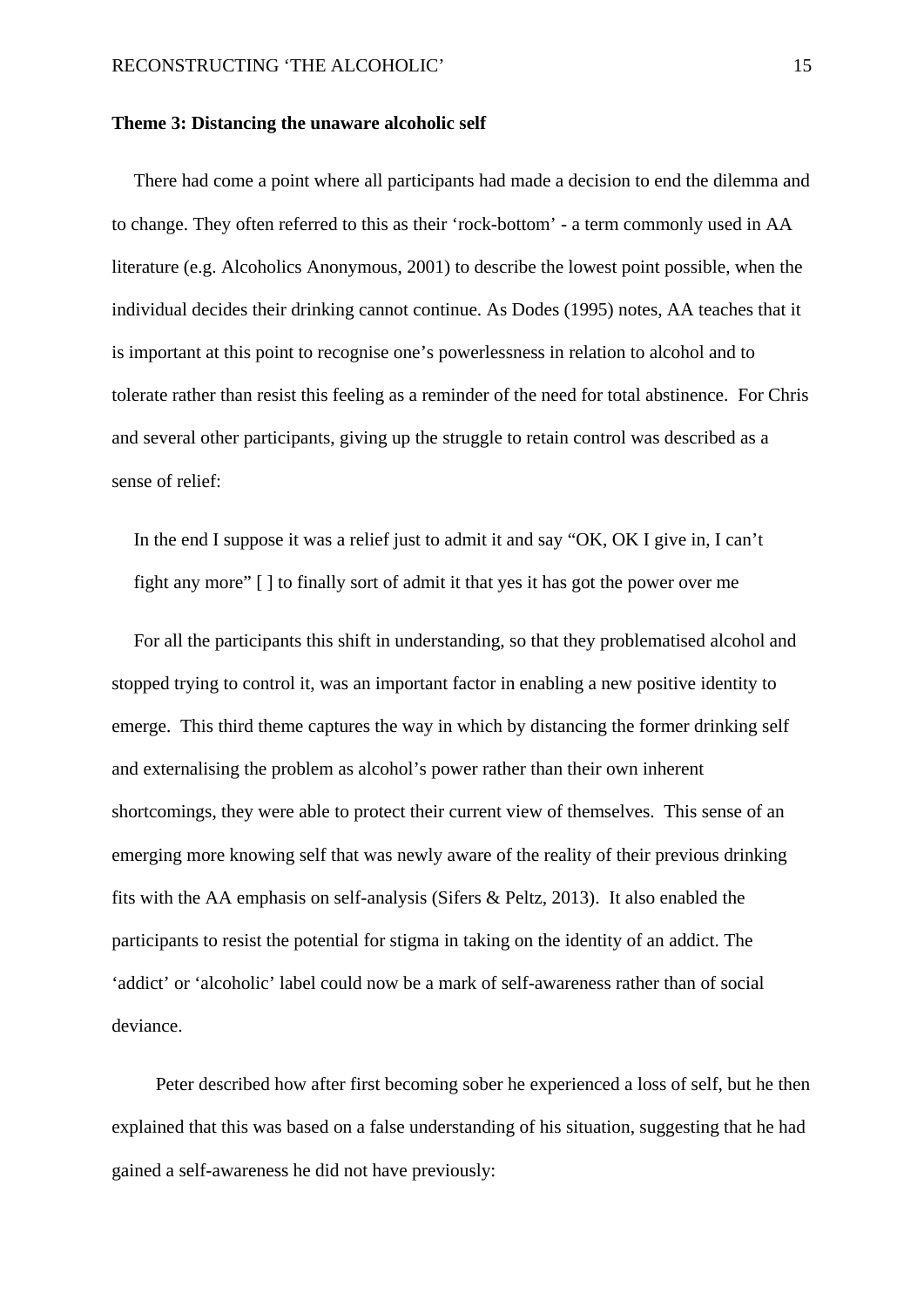I always associated my humour, [ ] my happiness, my personality, people wanted to know me, I always associated that with drink. I didn't think I had it ... the drink made me be this person, without it I could never be that person, that I'd be a boring old fart you know, but in fact it takes a long while before you realise that you have a personality and that people do like you….and that drink was a hindrance rather than anything else.

Peter's experience of becoming sober was clearly difficult. Everything that he thought was positive or powerful about himself, he perceived as coming from alcohol, and in resolving the dilemma captured by the previous theme Peter experienced a loss of self. However Peter was now able to construct a sense of a new self that was more knowing than the previous self.

The idea of a new self and a process of rediscovery was underscored by Sally who stated that AA is "the beginning of your life" and by Richard and Chris who both described a new self that felt somehow more authentic:

When I was drinking I wasn't me, I was another person entirely [ ] this is a genuine me - a genuine person. (Richard)

I have turned my life around [ ] I've kind of gone back to the real Chris [ ] I feel good, I feel fit and healthy. (Chris)

Therefore, not only was the previous drinking self viewed as in some way mistaken or unaware, but also as inauthentic – not the 'real' me. To convey the distance he now felt from his prior drinking self, Richard talked about himself in the third person as 'another person'. With similar implications, Peter used the third person or generic 'you' when describing his prior self: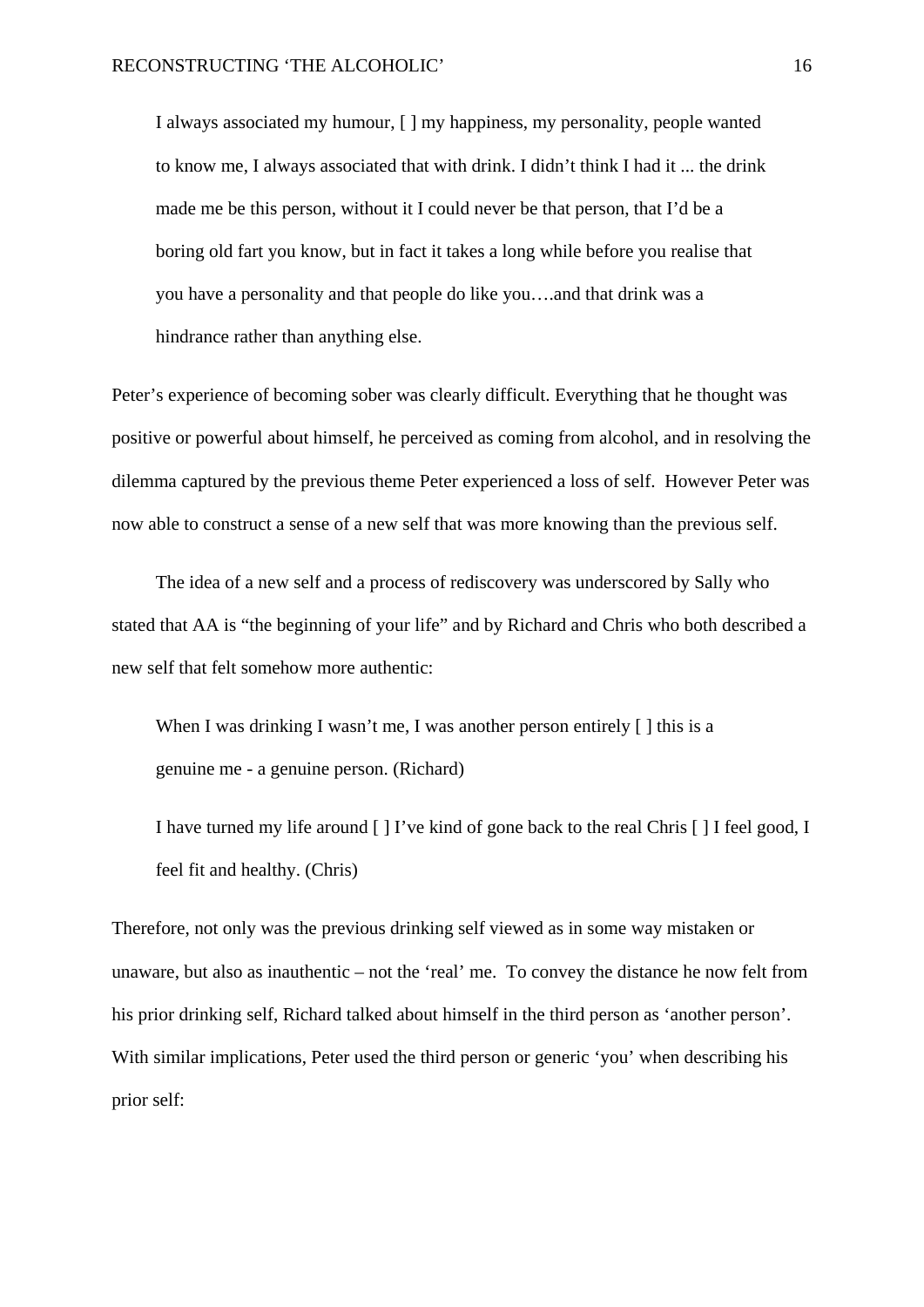It was lonely drinking in your house with the curtains shut. You're writing poetry and you're talking shite you know. You're drinking till you're unconscious.

That person was violent and he was angry and argumentative. When you're drunk you do all sorts of things, you can be also incredibly charming, incredibly funny and make people laugh.

By talking about himself in this way Peter conveyed a sense he was no longer that person and was able to appraise his previous self from a position of greater knowledge and insight. Although the previous self he described could have been a very shaming and stigmatising persona Peter was able to separate his current self from this. Research by Karlsson and Sjöberg (2009) found that participants recounting experience of shame or guilt regularly referred to themselves in the third person as though to distance themselves from the source of the emotion. Similarly other research with individuals experiencing a range of shaming episodes found that shame was sometimes repaired by distancing one's current self from the previous self who had behaved shamefully. In this way the shameful episode could become little more than a story, rather than a reflection on the current self (Leeming & Boyle, 2013). For Peter and other participants this distancing of the previous unaware alcoholic self seemed an important factor in enabling them to form a new less stigmatising identity.

However, it was not always quite as straightforward as this and Peter recounted how his new identity could be precarious at times:

I'd say 'so I don't drink now', and immediately this feeling would come along that 'oh I'm not going to be liked' and I used to try and justify it by saying 'I'm driving the car' or 'I'm not well today' and so on, rather than just saying, 'I drank too much when I was young and I don't drink now, I have a problem with it', and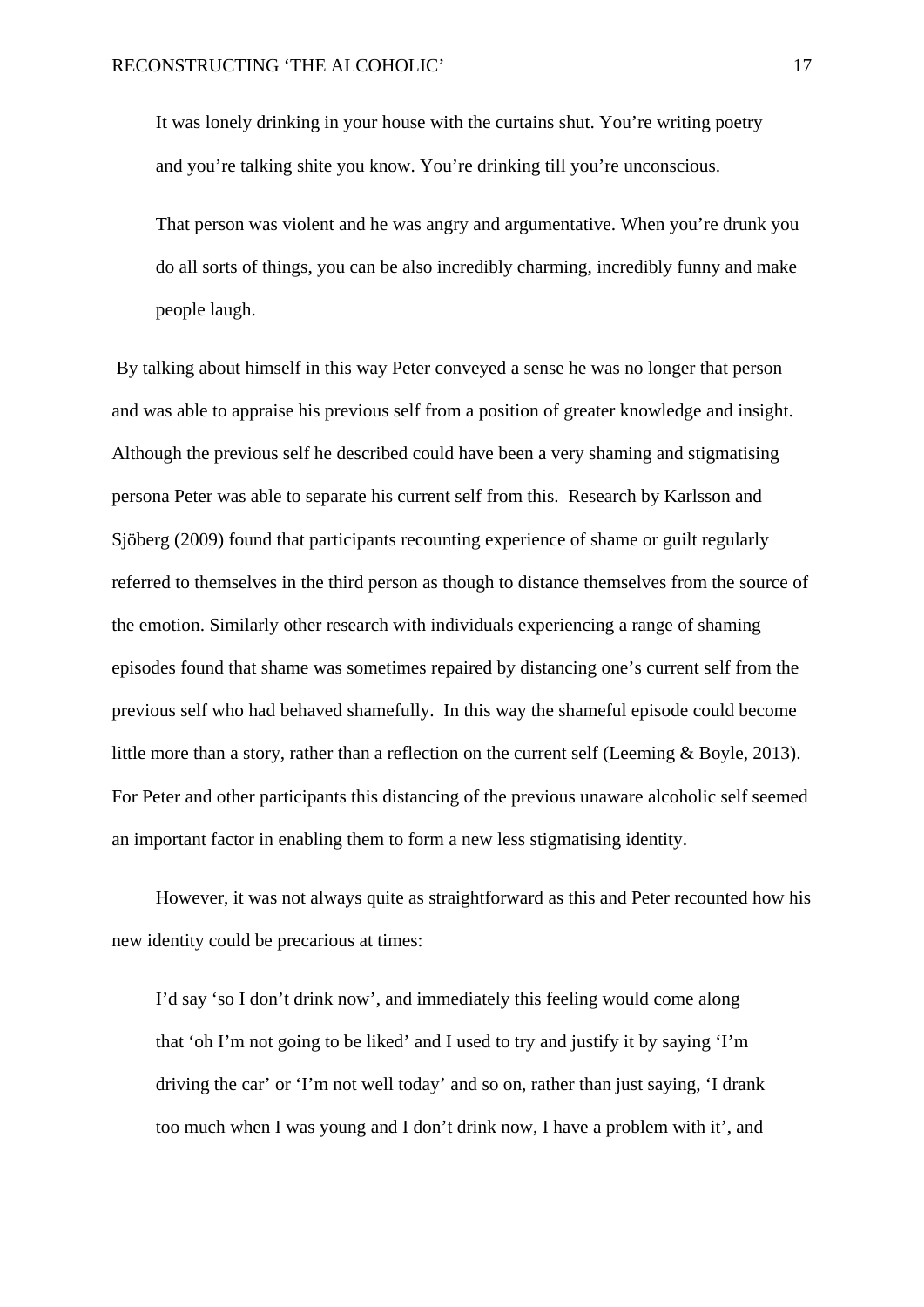people would have accepted that, but I felt that would stigmatise me - that would make me look a victim of drink or whatever.

Therefore it was not always easy to distance oneself from the previous negative identity disclosure to others risked the previous identity seeping into the present, leading to a sense of stigma or shame and threatening the stability of the new identity.

As well as divorcing the current self from the previous self, participants often referred to their drinking self as controlled by alcohol (or alcoholism) – as if alcohol were a separate and powerful being. Though using the present tense, Sally reflected back on what this had been like:

This has a total grip on me; I have no control over it. It's like I don't want to drink because I know what it's doing to me [ ] but on the other hand I can't stop because I'm addicted

Echoing Chris' account of a daily struggle (discussed in the previous theme), Sally made sense of her difficulty stopping drinking as an experience of powerlessness against alcohol and addiction. There is an emphasis within AA on recognising this powerlessness and hence the need for total abstinence (Alcoholics Anonymous, 1981). However, this sense of having had no control also enabled alcohol rather than the self to be construed as the problem. As such Sally and other participants were more able to reflect on ways in which they had previously behaved inappropriately whilst maintaining a positive sense of self. Alcohol had gone from 'friend' to 'foe' and this externalisation of blame supported the emergence of an identity as a genuine self, no longer under the power of alcohol. This genuine and more aware self could now reflect critically on the old alcoholic self without the same threat to current self-esteem and without the same potential to be overwhelmed by shame.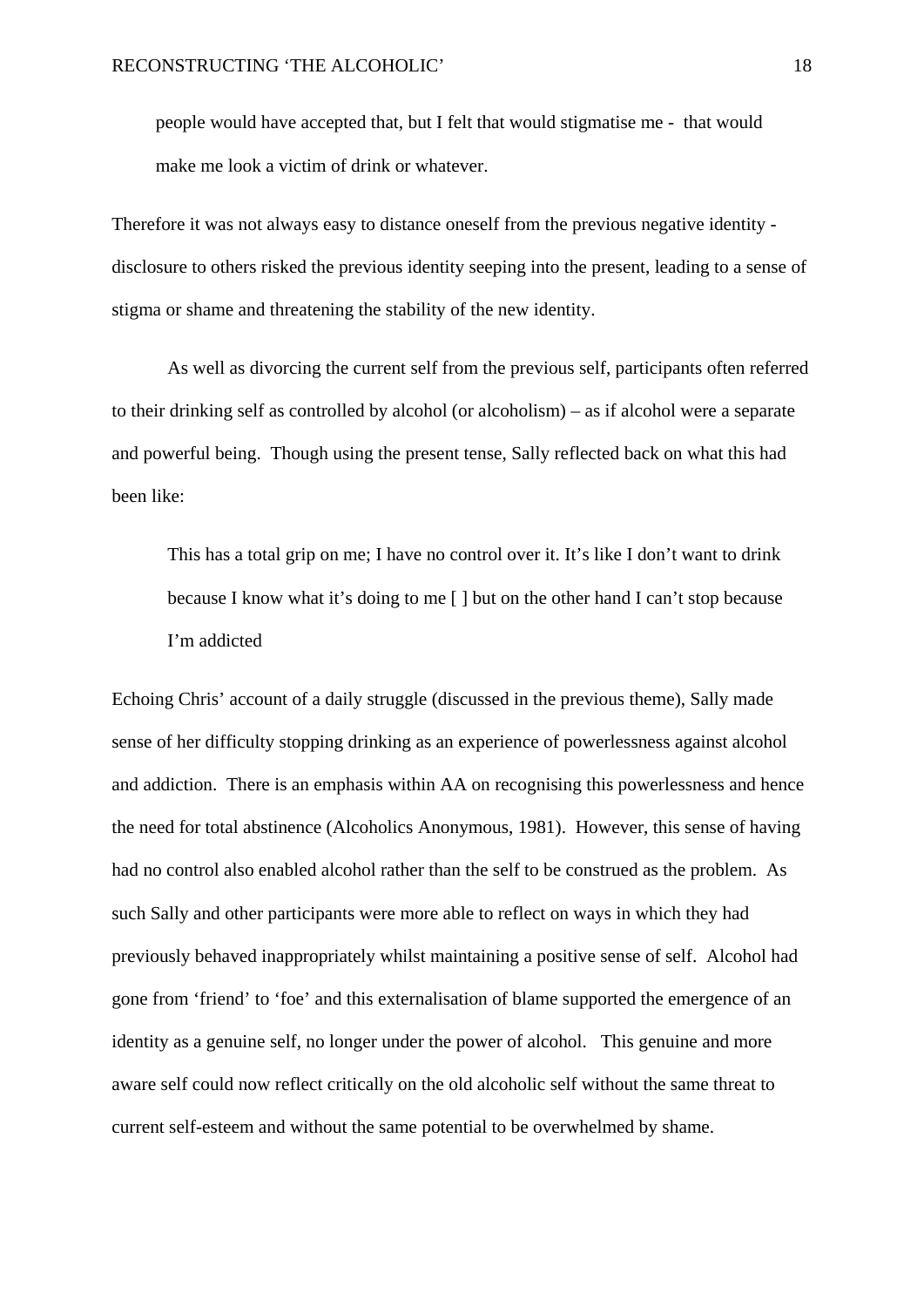#### **Concluding comments**

All participants were aware of the negative image of those with alcohol problems. The dilemma they described was not simply an internal battle between the desire to drink and the desire to avoid the problems of drinking, but a dilemma in relation to social identity and relations with others. They had feared gaining a shameful social identity and giving up a positive social identity as a drinker. In some ways the dilemma had been resolved by accepting an identity as an addict as if this were an indicator of self-understanding and awareness, rather than a mark of stigma or shame. However, this new identity was precarious. Despite talking positively about how they had come through a difficult struggle and turned their lives around, and their sense of confidence about no longer being the person they were, many participants still talked about the stigma of alcohol addiction in the present tense and retained a sense that their identity was vulnerable to others' negative interpretations.

Feeling that the self is in some way shameful in the eyes of others has been identified as one of the most difficult emotional experiences to repair (Brown, 2006; Gilbert & Proctor, 2006), not least because regaining a positive identity often seems reliant on connection with and validation from others, whilst feelings of shame motivate hiding and avoidance (Brown, 2006; Leeming & Boyle, 2013; Van Vliet, 2008). Research has demonstrated links between shame and alcohol addiction (Cook, 1996), with alcohol misuse being theorised as a way of dealing with shame which then becomes a further source of shame for the individual (Ehrmin, 2001; Potter-Efron, 2002). Therefore, addressing issues such as shame and stigma and fostering self-acceptance and self-forgiveness is important in treating or supporting those recovering from problem drinking (Bowden, 1998; Potter-Efron, 2002; Scherer et al., 2011); the narratives people are supported to develop about their experiences and selves are an important part of the recovery process.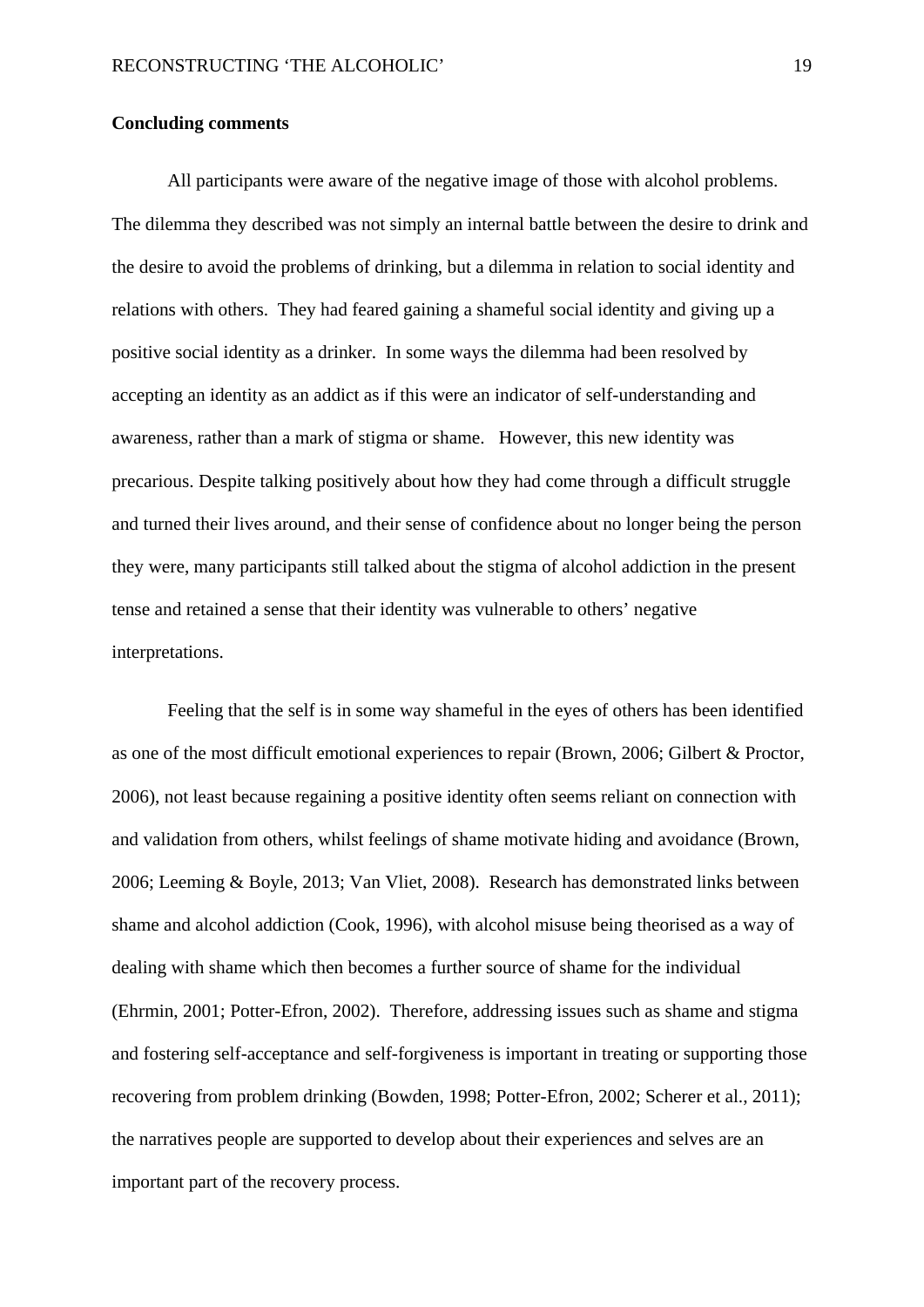For the present participants, AA seemed to have been a useful resource in constructing a new identity through which shame was resisted. Although attendance at AA does not necessarily indicate complete endorsement and practice of the 12-step approach (Shinebourne & Smith, 2011), the participants' accounts reflected AA concepts and teachings at many points, and these seemed to have been useful resources for developing a sense of a new, more knowing, reflexive and authentic self. Of course it could be argued that AA's notions of recovery as a life-long process and addiction as a chronic condition (Alcoholics Anonymous, 2001), reinforce and sustain a deviant identity as a 'dry drunk' long after drinking ceases. Indeed, as the data in the present study indicate, a recovery method which sees acceptance of an 'alcoholic' identity as crucial poses certain challenges to those in recovery. For the present participants this meant the need to manage an identity that they had previously seen as shameful and stigmatising. However, AA was also able to support a reappraisal which rejected the previous drinking lifestyle without castigating the self, though this did not offer complete protection against a negative view of the self.

When considering the limitations of the study it is important to note the use of a small sample from one particular recovery program. Others recovering in different contexts may develop alternative stories of transformation which do not have the acceptance and management of an 'alcoholic' identity as a central concern. In fact the limited qualitative research on recovery suggests that helpful narratives of recovery can vary considerably. These include accounts of surviving victimhood, of personal growth and of finding new meaningful relationships (Hanninen & Koski-Jannes, 1999).

The snowball sampling method may further limit generalizability of the findings due to bias toward certain types of participant (Biernacki & Waldorf, 1981). Specifically, participants may be more likely to name others to whom they have close social links and therefore may share a common narrative. In the present study four of the participants were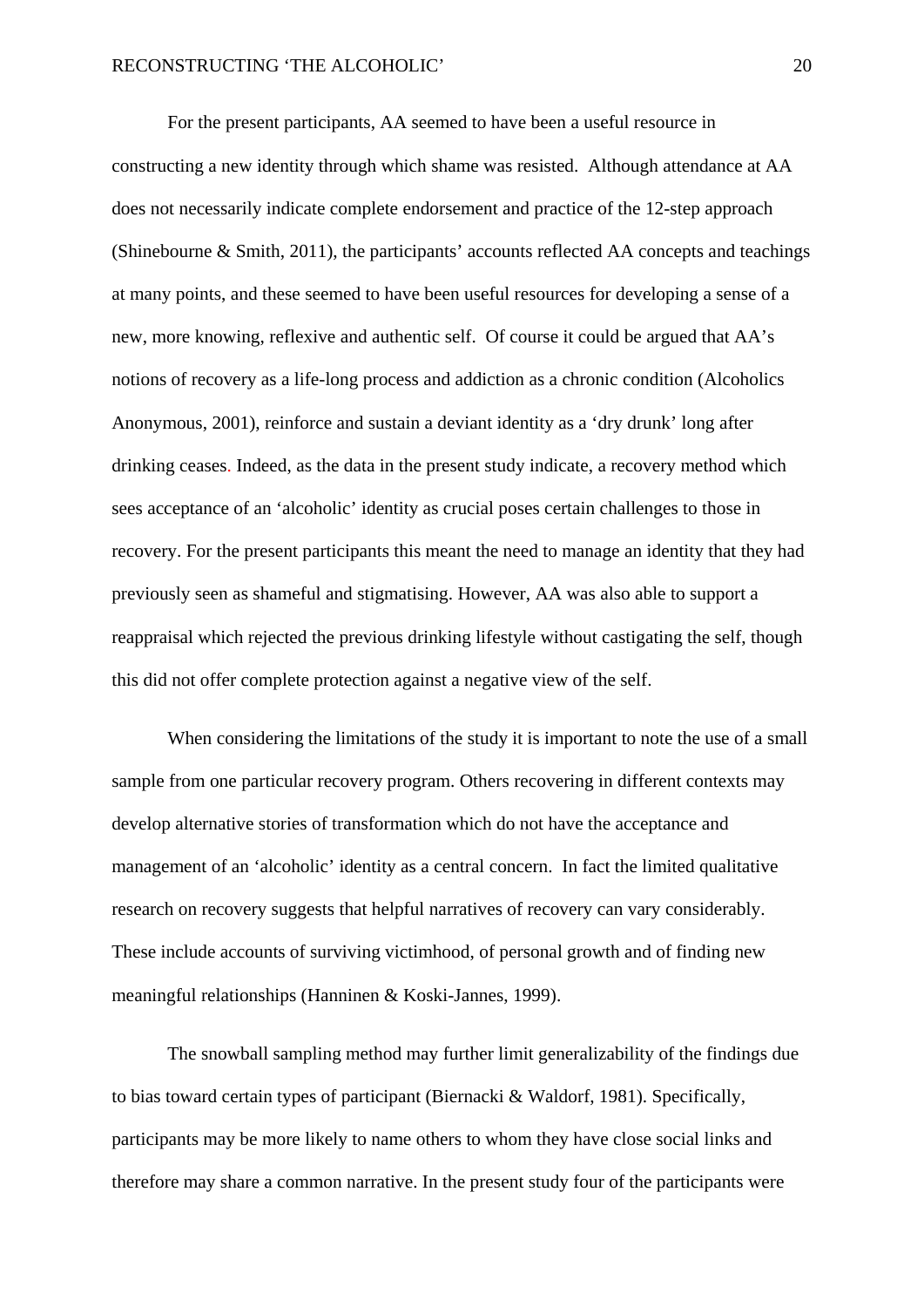married to each other and hence were likely to have been influenced by each other's interpretations of the process of transformation. The research was also not a full exploration of factors which might impact on recovery, but instead focused on the particular issue of the reconstruction of identity following identification with a stigmatising label. Other studies have highlighted the importance for recovery of several additional factors such as supportive others (Kubicek, Morgan & Morrison, 2002), the availability of a prior effective non-user identity (Biernacki, 1986), a sense of empowerment (Yeh, Che, Lee & Horng, 2008) and being supported in developing alternative sober habits (Shinebourne & Smith, 2011; Vaillant, 2005). Therefore the present findings should not be taken as a complete picture of the process of recovery. However, they provide insight into how individuals in recovery for some time and in contact with AA might reconstrue their sense of self in order to accept the reality of their struggle with alcohol, whilst resisting the moral condemnation this can entail.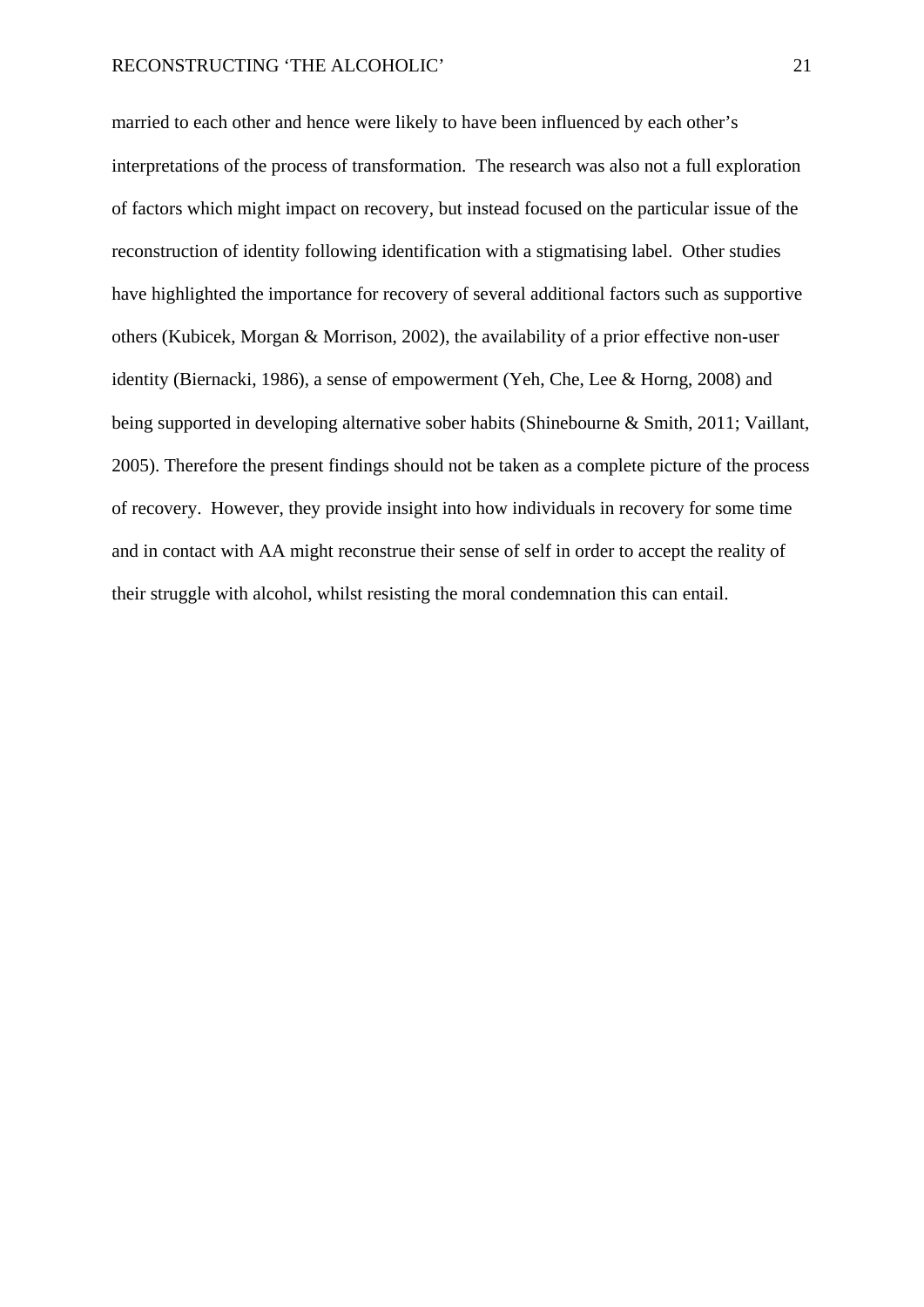#### **References**

Alcoholics Anonymous. (1981). *Twelve steps and twelve traditions* (3rd ed.). New York: Alcoholics Anonymous World Services Inc.

Alcoholics Anonymous. (2001). *Alcoholics Anonymous: The story of how many thousands of men and women have recovered from alcoholism* (4<sup>th</sup> ed.). New York: Alcoholics Anonymous World Services Inc.

Bell, N. J., Kerksiek, K. A., Kanitkar, K., Watson, W., Das, A., Kostina-Ritchey, E., Russell, M. H., & Harris, K. (2009). University students in recovery: Implications of different types of recovery identities and common challenges. *Alcoholism Treatment Quarterly, 27*, 426-441.

Biernacki, P. (1986). *Pathways from heroin addiction: Recovery without treatment.* Philadelphia: Temple University Press.

Biernacki, P., & Waldorf, D. (1981). Snowball sampling: Problems and techniques of chain referral sampling. *Sociological Methods & Research, 10*, 141-163.

Bowden, J. W. (1998). Recovery from alcoholism: A spiritual journey. *Issues in Mental Health Nursing, 19*, 337-352.

Brown, B. (2006). Shame resilience theory: A grounded theory study on women and shame. *Families in Society: The Journal of Contemporary Social Services, 87*, 43–52.

Cook, D. R. (1996). Empirical studies of shame and guilt: The Internalized Shame Scale. In D. L. Nathanson (Ed.) *Knowing feeling: Affect, script, and psychotherapy* (pp. 132-165). New York: W.W. Norton & Co.

Crisp, A. H., Cowan, L., & Hart, D. (2004). The college's anti-stigma campaign, 1998-2003. *The Psychiatrist, 28*, 133-136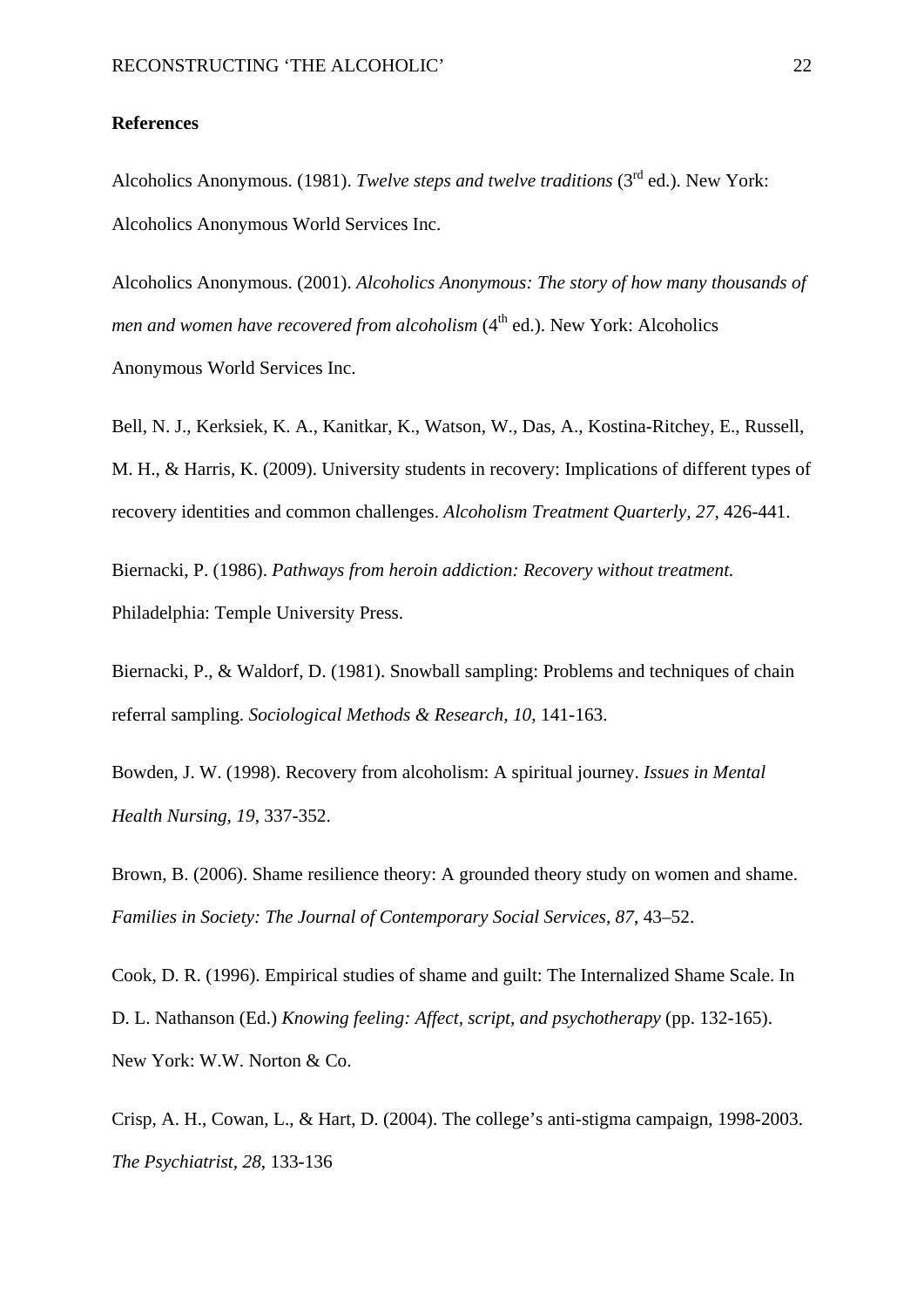Dalgin, R., & Gilbride, D. (2003). Perspectives of people with psychiatric disabilities on employment disclosure. *Psychiatric Rehabilitation Journal, 26,* 306-310.

Denzin, N. K. (1987). *The alcoholic self*. Newbury Park: Sage.

Dodes, L. M. (1995). Psychic helplessness and the psychology of addiction. In S. Dowling (Eds), *The Psychology and treatment of addictive behaviour* (pp.133-145). Madison: International Universities Press.

Eatough, V., & Smith, J. A. (2006). I feel like a scrambled egg in my head: An idiographic case study of meaning making and anger using interpretative phenomenological analysis. *Psychology and* Psychotherapy*: Theory, Research and Practice, 79,* 115-135.

Ehrmin, J. T. (2001). Unresolved feelings of guilt and shame in the maternal role with substance-dependent African American women. *Journal of Nursing Scholarship, 33*, 47-52.

Gilbert, P., & Procter, S. (2006). Compassionate mind training for people with high shame and self-criticism: Overview and pilot study of a group therapy approach. *Clinical Psychology and Psychotherapy, 13*, 353–379.

Hanninen, V., & Koski-Jannes, A. (1999). Narratives of recovery from addictive behaviours. *Addiction, 94,* 1837-1848.

Heslin, K. C., Singzon, T., Aimiuwu, O., Sheridan, D., & Hamilton, A. (2012). From personal tragedy to personal challenge: Responses to stigma among sober living home residents and operators. *Sociology of Health and Illness, 34*, 379-395.

Johnson, C., Schaller, M., & Mullen, B. (2000). Social categorization and stereotyping: 'You mean I'm one of "them"?' *British Journal of Social Psychology, 39,* 1-25.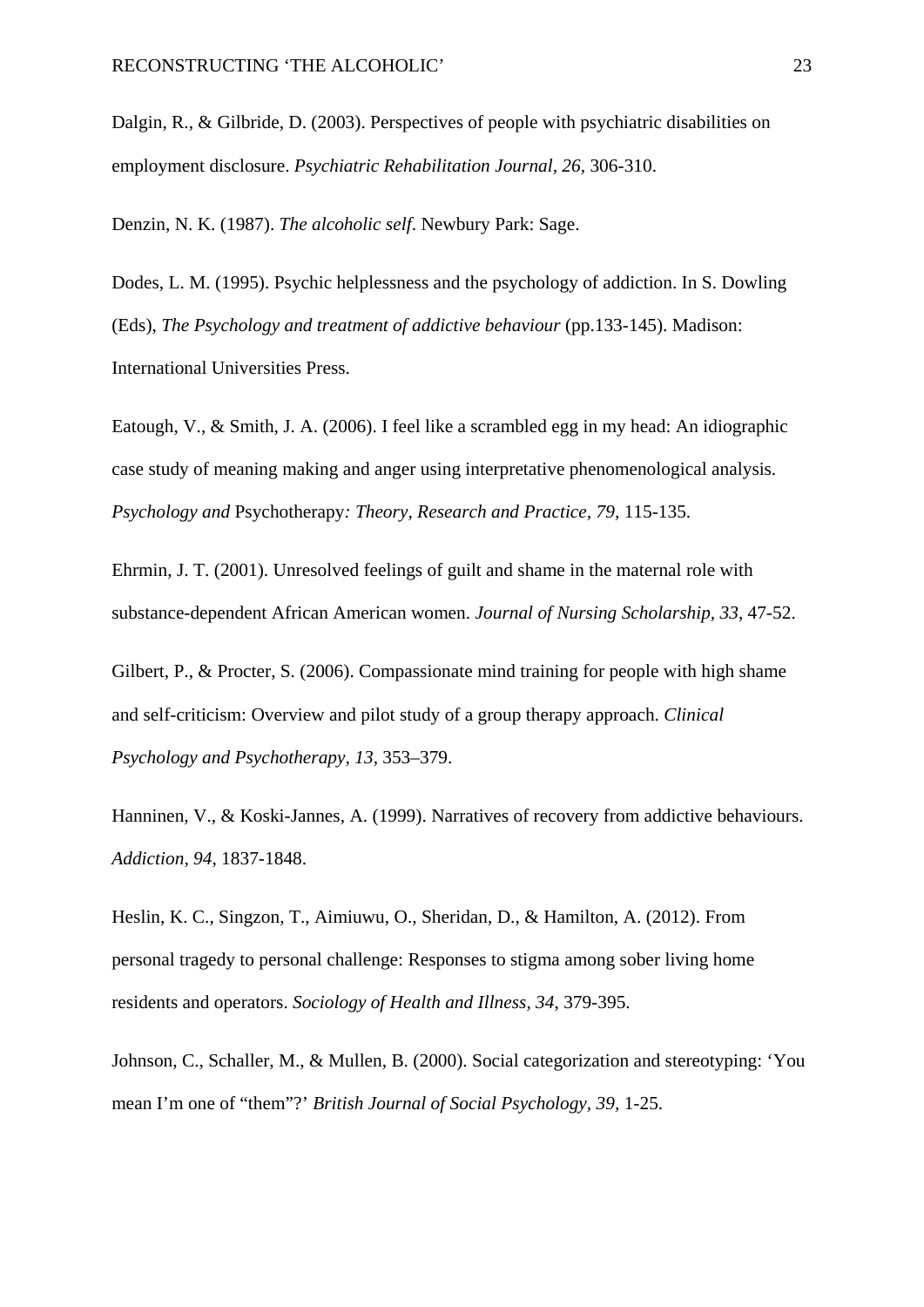Karlsson, G., & Sjöberg, L. G. (2009). The experiences of guilt and shame: A phenomenological-psychological study. *Human Studies, 32*, 335-355.

Kelly, J. F. (2003). Self-help for substance-use disorders: History, effectiveness, knowledge gaps and research opportunities. *Clinical Psychology Review, 23*, 639-663.

Keyes, K. M., Hatzenbuehler, M. L., McLaughlin, K. A., Link, B., Olfson, M., Grant, B. F., & Hasin, D. (2010). Stigma and treatment for alcohol disorders in the United States. *American Journal of Epidemiology, 172*, 1364-1372.

King, M., Dinos, S., Shaw, J., Watson, R., Stevens, S., Passetti, F., Weich, S., & Serfaty, M. (2007). The stigma scale: Development of a standardised measure of stigma and mental illness. *British Journal of Psychiatry, 190*, 248-254.

Kubicek, K. R., Morgan, O. J., & Morrison, N. C. (2002). Pathways to long-term recovery from alcohol dependence: Comparison of spontaneous remitters and AA members. *Alcoholism Treatment Quarterly, 20*, 71-81.

Langdridge, D. (2007). *Phenomenological psychology: Theory research and method*. Harlow: Pearson.

Larkin, M., & Griffiths, M. D. (2002) Experiences of addiction and recovery: The case for subjective accounts. *Addiction Research and Theory, 10*, 281-311.

Larkin, M., Watts, S., & Clifton, E. (2006). Giving voice and making sense in interpretative phenomenological analysis. *Qualitative Research in Psychology, 3*, 102-120.

Laudet, A. B. (2007). What does recovery mean to you? Lessons from the recovery experience for research and practice. *Journal of Substance Abuse Treatment, 33*, 243-256.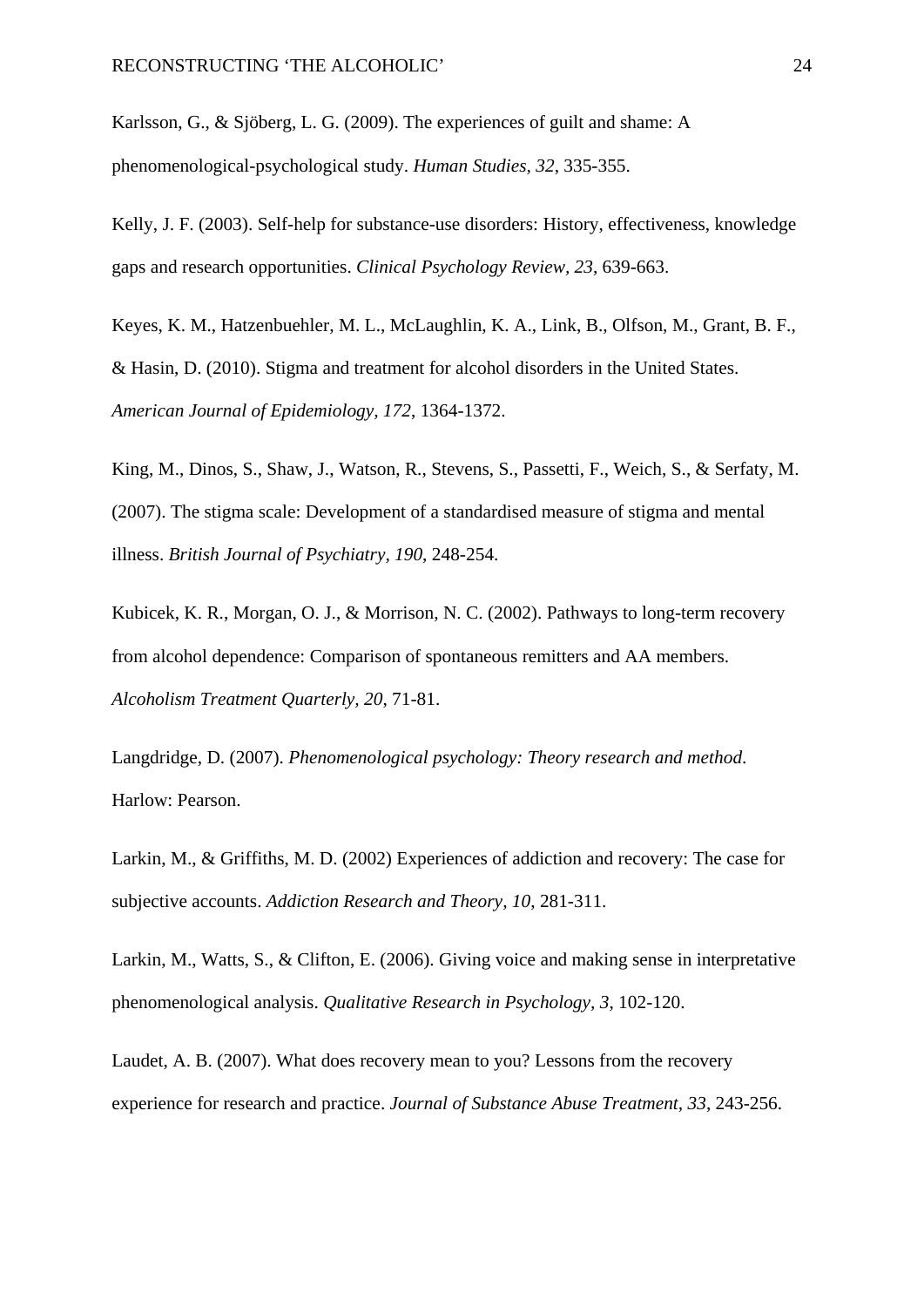Laudet, A. B., Savage, R., & Mahmood, D. (2011). Pathways to long-term recovery: A preliminary investigation. *Journal of Psychoactive Drugs, 34*, 305-311.

Leeming, D., & Boyle, M. (2013). Managing shame: An interpersonal perspective. *British Journal of Social Psychology, 52*, 140-160.

Livingston, J.D., Milne, T., Fang, M.L., & Amari, E. (2011). The effectiveness of interventions for reducing stigma related to substance use disorders: a systematic review. *Addiction, 107,* 39-50.

McIntosh, J., & McKeganey, N. (2001). Identity and recovery from dependent drug use: The addict's perspective. *Drugs: Education, Prevention, and Policy, 8*, 47-59.

Nordfiærn, T., Rundmo, M. M., & Hole, R. (2010) Treatment and recovery as perceived by patients with substance addiction. *Journal of Psychiatric and Mental Health Nursing, 17*, 46- 64.

Phelan, J., Link, B., Struening, E., Neese-Todd, S., & Asmussen, S. (2001). Stigma as a barrier to recovery: The consequences of stigma for the self-esteem of people with mental illnesses. *Psychiatric Services, 52*, 1621-1629.

Potter-Efron, R. T. (2002). *Shame, guilt, and alcoholism: Treatment issues in clinical practice (2nd ed.)*. New York: Haworth Press.

Rinn, W., Desai, N., Rosenblatt, H., & Gastfriend, D. (2002). Addiction denial and cognitive dysfunction: A preliminary investigation. *Journal of Neuropsychiatry and Clinical Neuroscience, 14*, 52-57.

Ritsher, J. B. & Phelan, J. C. (2004). Internalized stigma predicts erosion of morale among psychiatric outpatients. *Psychiatry Research, 129*, 257-265.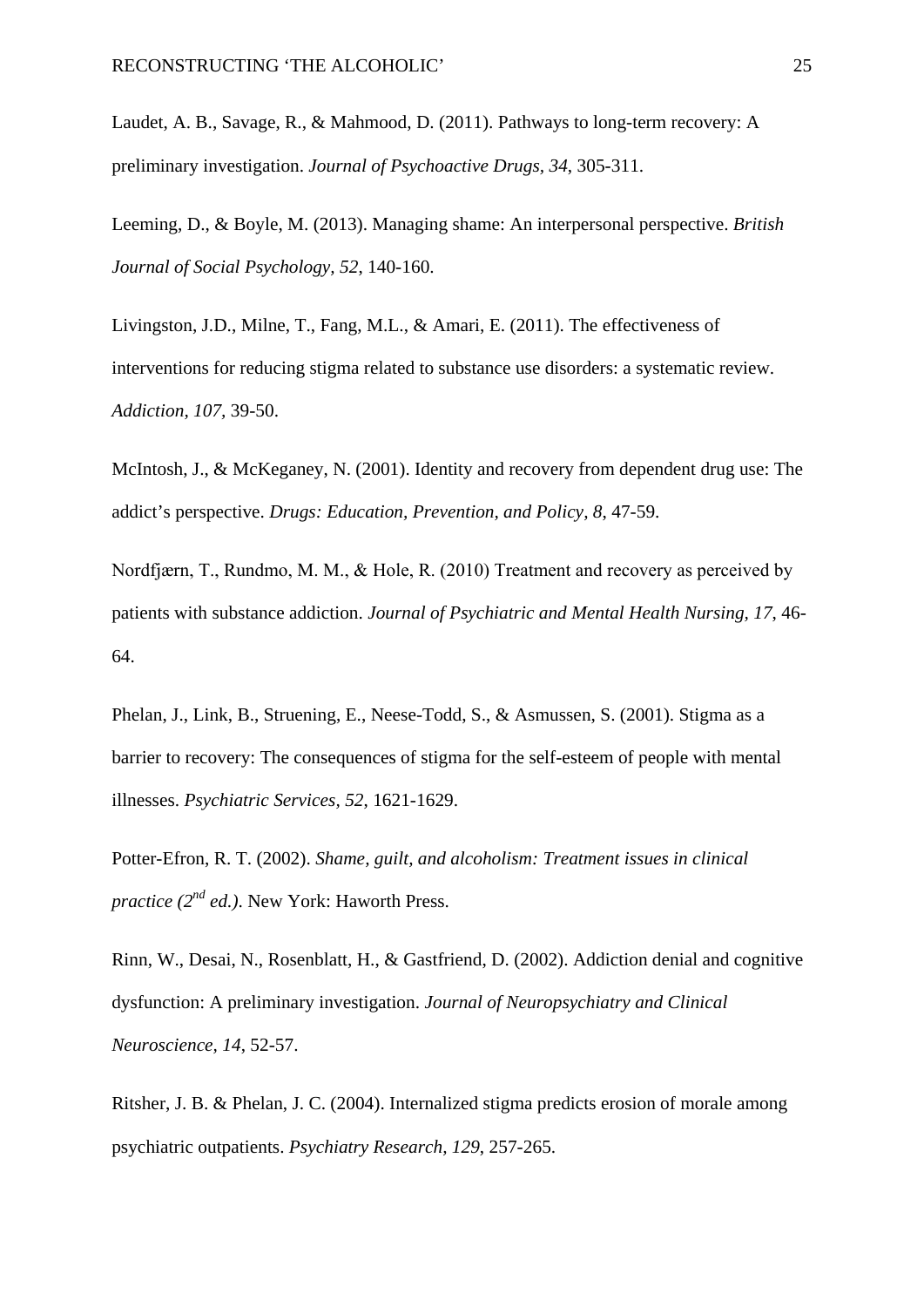Room, R. (2005). Stigma, social inequality and alcohol and drug use. *Drug and Alcohol Review, 24*, 143-155.

Rüsch, N., Angermeyer, M. C., & Corrigan, P. W. (2005). Mental illness stigma: Concepts, consequences and initiatives to reduce stigma. *European Psychiatry, 20*, 529-539.

Scambler, G. (1998). Stigma and disease: Changing paradigms. *The Lancet, 352*, 1054-1055.

Scherer, M., Worthington, E. L., Hook, J. N., & Campana, K. L. (2011). Forgiveness and the bottle: Promoting self-forgiveness in individuals who abuse alcohol. *Journal of Addictive Diseases, 30*, 382-395.

Schomerus, G., Corrigan, P. W., Klauer, T., Kuwert, P., Freyberger, H. J., & Lucht, M. (2011). Self-stigma in alcohol dependence: Consequences for drinking-refusal self-efficacy. *Drug and Alcohol Dependence, 114*, 12-17.

Schulze, B. & Angermeyer, M. C. (2003). Subjective experiences of stigma. A focus group study of schizophrenic patients, their relatives and mental health professionals. *Social Science & Medicine, 56,* 299-312.

Shinebourne, P., & Smith, J. A. (2011). 'It is just habitual': An interpretative phenomenological analysis of the experience of long-term recovery from addiction. *International Journal of Mental Health and Addiction, 9*, 282-295.

Sifers, S.K., & Peltz, K.M. (2013). What members of alcoholics anonymous really believe. *Mental Health, Religion & Culture, 16,* 711-718.

Smith, J. A., Flowers, P., & Larkin, M. (2009). *Interpretative phenomenological analysis: Theory, method and research*. London: Sage.